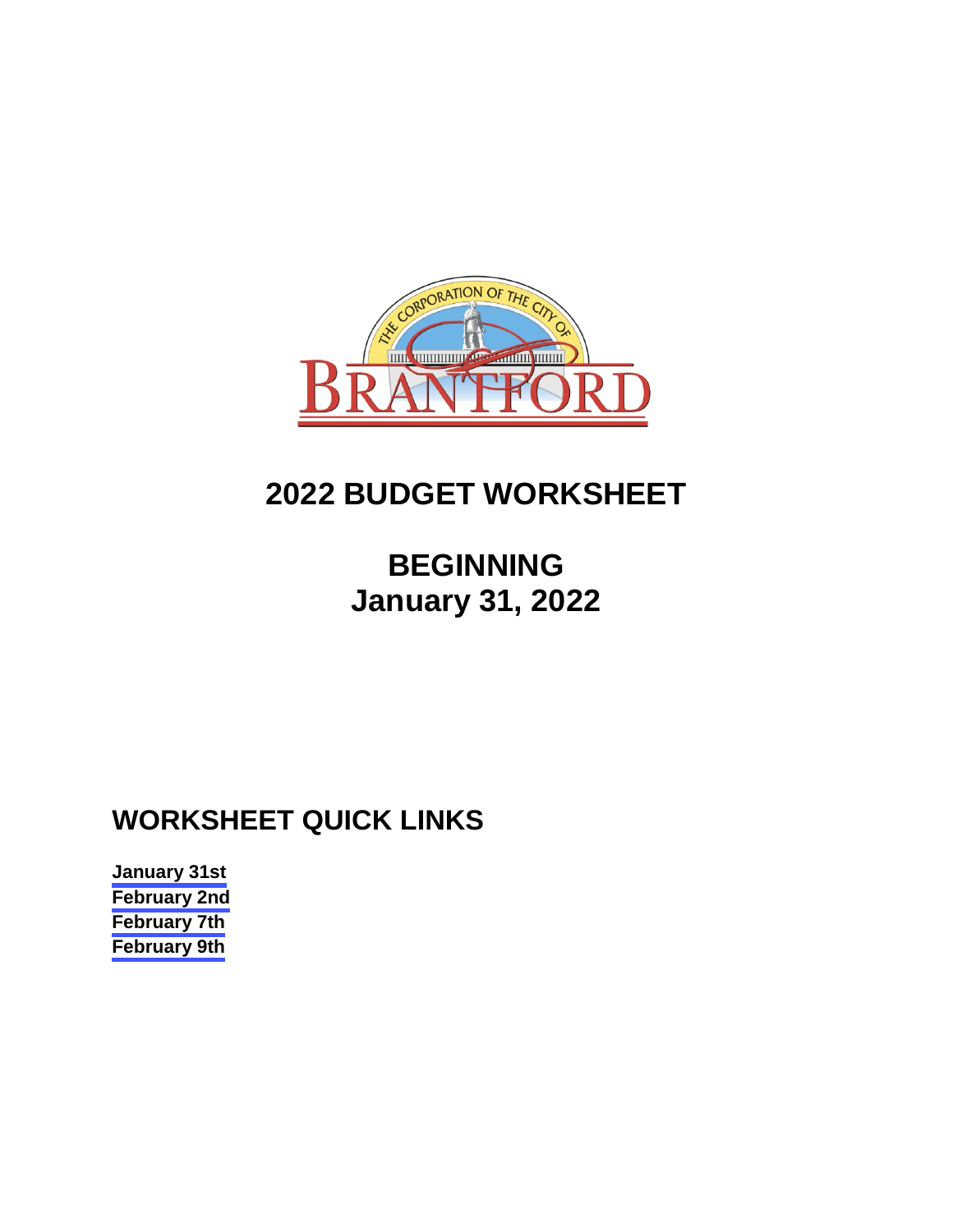## **STEP 1 – OPENING MOTION**

### **1.A Starting Point**

<span id="page-1-0"></span>.

**A link to the preliminary 2022 City Budget Operating Budget Summary can be found [here.](https://www.brantford.ca/en/your-government/resources/Documents/Budget/2022-PreliminaryOperatingBudget.pdf)** 

|                                 | <b>Boards</b>           |  |  | City                         |             |  | Total                         |                   |  |
|---------------------------------|-------------------------|--|--|------------------------------|-------------|--|-------------------------------|-------------------|--|
|                                 | 2021 Budget 2022 Budget |  |  | 2021 budget                  | 2022 budget |  | 2021 budget 2022 budget       |                   |  |
| Budget Increase prior to growth | 53.388.175              |  |  | 56.204.105 5.27% 113.781.642 |             |  | 116,561,759 2.44% 167,169,817 | 172.765.864 3.35% |  |
| Assessment growth (1.5898%)     | 848.745                 |  |  | 1.808.858                    |             |  | 2.657.603                     |                   |  |
| Budget Increase after growth    | 54,236,920              |  |  | 56,204,105 3.63% 115,590,500 |             |  | 116.561.759 0.84% 169.827.420 | 172.765.864 1.73% |  |

| 2022 Operating Budget - Starting Point       | \$172,765,864    |
|----------------------------------------------|------------------|
| 2022 Budget Increase after Assessment Growth | 1.73%            |
| Average Residential Tax Increase \$ and %    | \$70.59<br>2.10% |
| Average Commercial Tax Increase %            | 2.10%            |
| Average Industrial Tax Increase %            | 1.89%            |
| Average Multi-Residential Tax Increase %     | (4.15%)          |

### **1.B Opening Motion required:**

Moved By: Councillor Utley Seconded By: Councillor Sless

**A.** *THAT the 2022 Operating Budget as presented, BE APPROVED; and*

**B.** *THAT the necessary by-laws BE PRESENTED to City Council for adoption.*

Note: The opening motion as presented would result in a base operating budget increase of 1.73%.

If no vote is taken on the opening motion at Step 1.B, it will remain on the floor, with amendments being considered throughout this worksheet.

### **Motion to call the question on the 2022 Budget as presented**

Moved By: Councillor McCreary Seconded By: Councillor Wall

**Motion failed on a recorded vote.**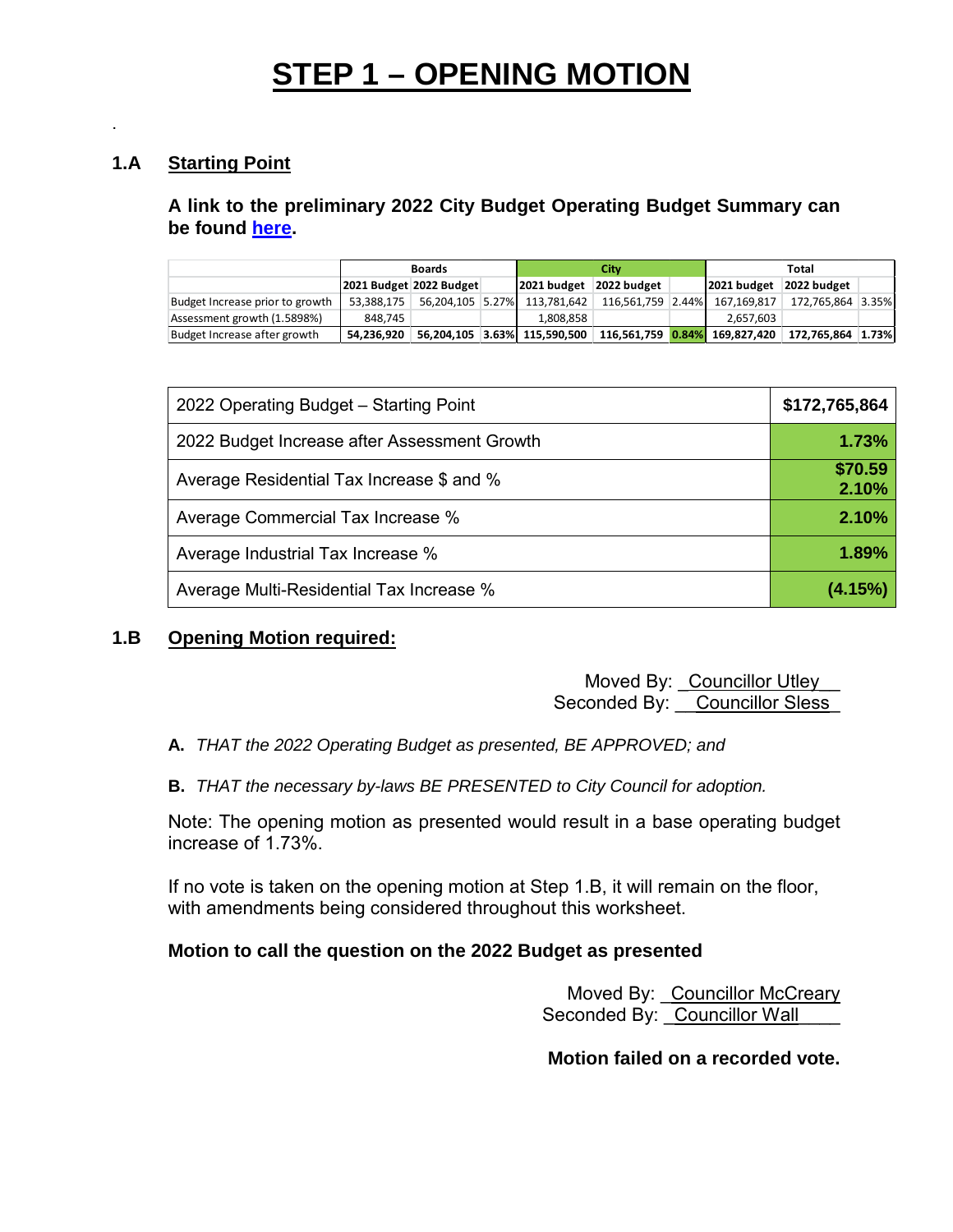### **That the following motion BE RECONSIDERED:**

- **A.** *THAT the 2022 Operating Budget as presented, BE APPROVED; and*
- **B.** *THAT the necessary by-laws BE PRESENTED to City Council for adoption.*

Moved By: Councillor Sless

Seconded By: Councillor Antoski

### **Motion to reconsider the opening motion carried on a recorded vote.**

**1.C** Opportunity for Questions on the Proposed Operating Budget and Treasurer's presentation.\*

**\***Please note that opportunities for questions on departmental budgets will be provided in the commission specific steps of this worksheet.

## **STEP 2 – 2022 City Budget – Public Engagement Campaign**

- **2.A** There will be a presentation on the findings of the City of Brantford 2022 Budget Priorities – Public Engagement Campaign Survey Results by:
	- Maria Visocchi Director, Communications and Community Engagement
	- Professor James Popham, PhD Wilfrid Laurier University, Brantford Campus,
	- Matthew R. Arp, PhD, Research Associate Wilfrid Laurier University, Brantford Campus and
	- Jocelyn Booton, MSSW, Research Staff Wilfrid Laurier University, Brantford Campus.

Please refer to the document titled ["2022 Engagement Campaign Findings](https://forms.brantford.ca/pdfs/2022%20Engagement%20Campaign%20Findings.pdf)  [Summary"](https://forms.brantford.ca/pdfs/2022%20Engagement%20Campaign%20Findings.pdf) for survey results.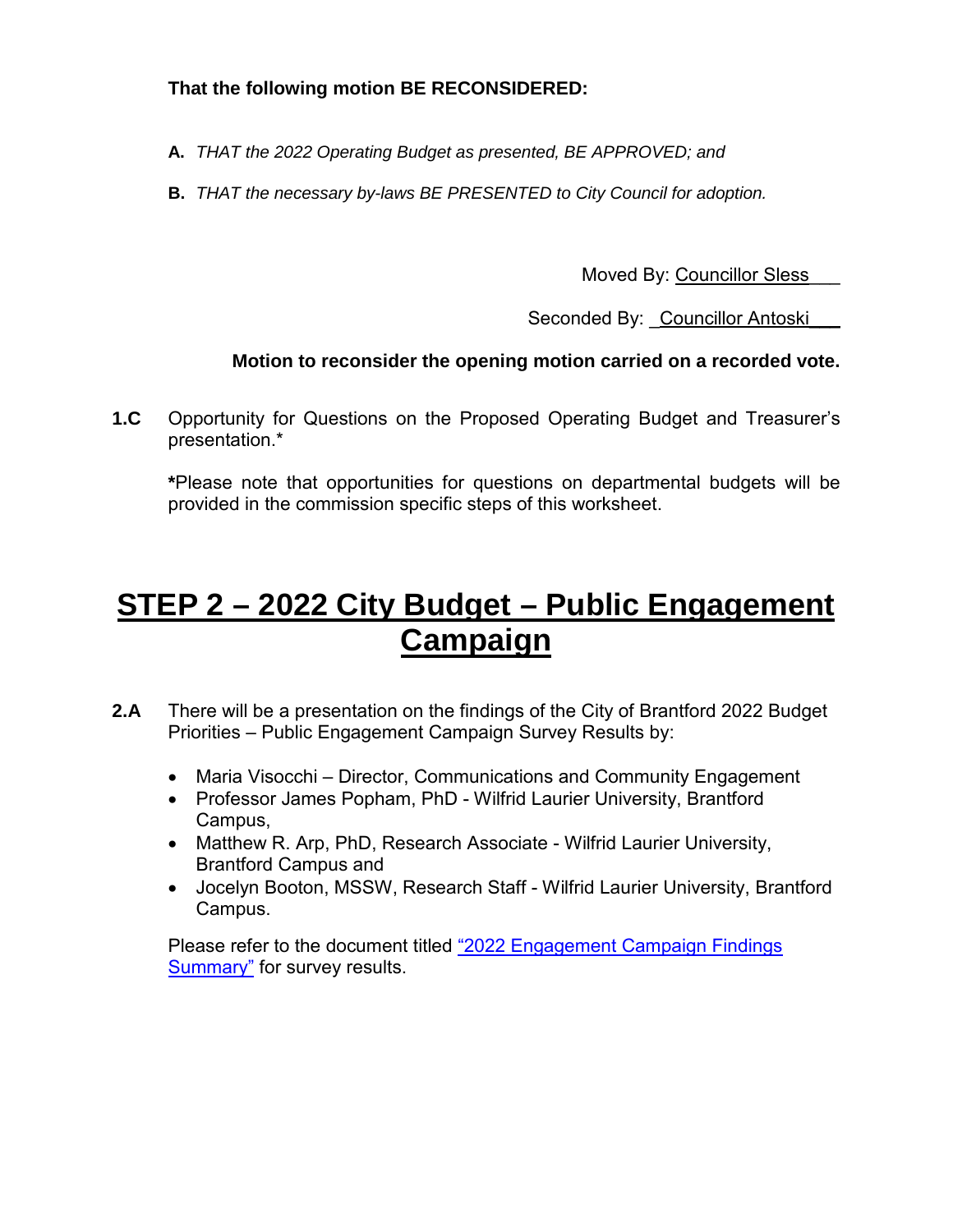### **STEP 3 – VARIOUS BOARDS & AGENCIES 2022 BUDGETS**

**3.A** The approved 2022 net Operating Budgets for the various Boards and Agencies, as presented, total **\$56,204,105** and can be summarized as follows:

| <b>DEPARTMENT</b>                                                                                                 | 2021 BUDGET | 2022 BUDGET | 2021/2022<br>Variance | Percentage<br>Variance |
|-------------------------------------------------------------------------------------------------------------------|-------------|-------------|-----------------------|------------------------|
| Downtown Brantford<br><b>Business Improvement</b><br>Area (Levy to businesses in the<br>BIA boundary - \$206,040) |             |             |                       |                        |
| <b>Brant County Health</b><br>Unit                                                                                | 2,739,995   | 2,888,880   | 148,885               | 5.43%                  |
| <b>Brantford Public Library</b>                                                                                   | 4,868,750   | 4,965,400   | 96,650                | 1.99%                  |
| John Noble Home                                                                                                   | 1,797,259   | 1,827,389   | 30,130                | 1.68%                  |
| <b>Brantford Police</b><br><b>Services</b>                                                                        | 39,054,737  | 41,348,628  | 2,293,891             | 5.87%                  |
| 911                                                                                                               | 72,027      | 71,730      | (297)                 | $(0.41\%)$             |
| Paramedic Services*                                                                                               | 4,855,407   | 5,102,078   | 246,671               | 5.08%                  |
| <b>TOTAL LOCAL</b><br><b>BOARD OPERATING</b><br><b>BUDGET</b>                                                     | 53,388,175  | 56,204,105  | 2,815,930             | 5.27%                  |

\*Previously approved through the process established in the Paramedic Services Agreement

#### **3.B Brantford Downtown Business Improvement Area**

Information on the Brantford Downtown Business Improvement Area operating budget can be found beginning on Pg 140 of the 2022 Preliminary Operating Budget [document.](https://www.brantford.ca/en/your-government/resources/Documents/Budget/2022-PreliminaryOperatingBudget.pdf#page=140) The Board approved BIA levy totals \$206,040, which will be shared among the business owners within the BIA boundary. The net impact on the City's tax levy is zero.

Representatives from the Brantford Downtown Business Improvement Area Board are available to answer questions from the Committee.

**3.C** Budget Adjustments identifed by the Committee:

Motions from Members of the Committee would be required at this time to request the Business Downtown Improvement Area Board to consider any operating budget adjustments for the Business Downtown Improvement Area.

No motion made.

#### **3.D Brant Count Health Unit**

Information on the City's share of the Brant County Health Unit operating budget can be found beginning on Pg 130 of the 2022 Preliminary Operating Budget [document.](https://www.brantford.ca/en/your-government/resources/Documents/Budget/2022-PreliminaryOperatingBudget.pdf#page=130) The 2022 Operating Budget is \$2,888,880, representing a 5.43% increase over the previous year.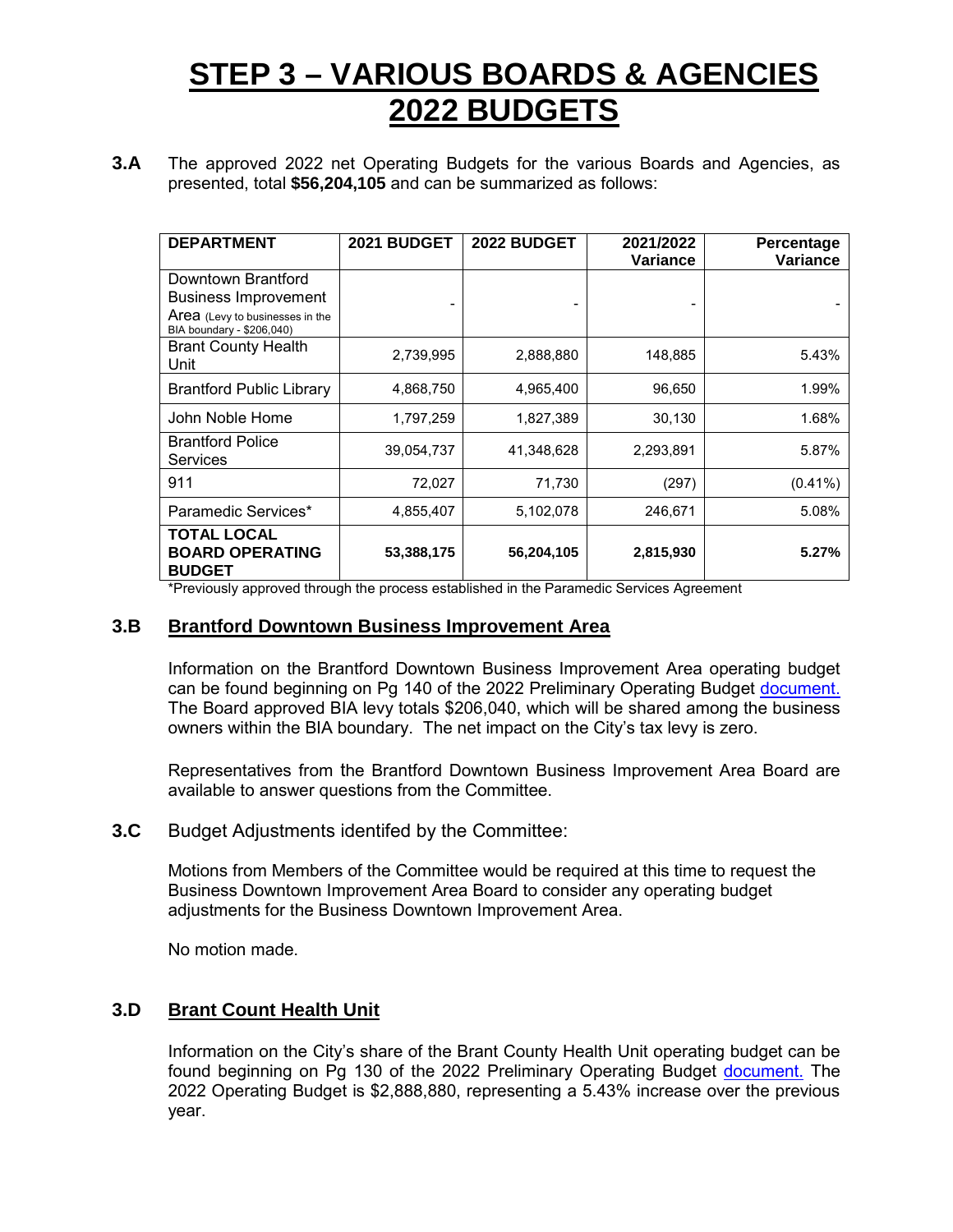A presentation will now be made to the Committee by the Brant County Health Unit with respect to their 2022 budget, followed by an opportunity for questions.

#### **3.E** Budget Adjustments identifed by the Committee:

Motions from Members of the Committee would be required at this time to request the Brant County Health Unit Board to consider any operating budget adjustments for the Brant County Health Unit.

No motion made**.** 

#### **3.F Brantford Public Library**

 Information on the Brantford Public Library operating budget totaling \$4,965,400, representing an increase of 1.99%, can be found beginning on Pg 126 of the 2022 Preliminary Operating Budget [document.](https://www.brantford.ca/en/your-government/resources/Documents/Budget/2022-PreliminaryOperatingBudget.pdf#page=126)

A presentation will now be made to the Committee by the Brantford Public Library with respect to their 2022 budget, followed by an opportunity for questions.

**3.G** Budget Adjustments identifed by the Committee:

Motions from Members of the Committee would be required at this time to request the Brantford Public Library Board to consider any operating budget adjustments for the Brantford Public Library.

No motion made.

#### **3.H John Noble Home**

Information on the City's share of the John Noble Home operating budget totaling \$1,827,389, representing an increase of 1.68%, can be found beginning on Pg 122 of the 2022 Preliminary Operating Budget [document.](https://www.brantford.ca/en/your-government/resources/Documents/Budget/2022-PreliminaryOperatingBudget.pdf#page=122)

A presentation will now be made to the Committee by the John Noble Home with respect to their 2022 budget, followed by an opportunity for questions.

**3.I** Budget Adjustments identifed by the Committee:

Motions from Members of the Committee would be required at this time to request the John Noble Home Management Board to consider any operating budget adjustments for the John Noble Home.

No motion made.

### **3.J Brantford Police Services**

Information on the Brantford Police Service operating budget totaling \$41,348,628, representing an increase of 5.87%, can be found beginning on Pg 120 of the 2022 Preliminary Operating Budget [document.](https://www.brantford.ca/en/your-government/resources/Documents/Budget/2022-PreliminaryOperatingBudget.pdf#page=120)

A presentation will now be made to the Committee by the Brantford Police Services with respect to their 2022 budget, followed by an opportunity for questions.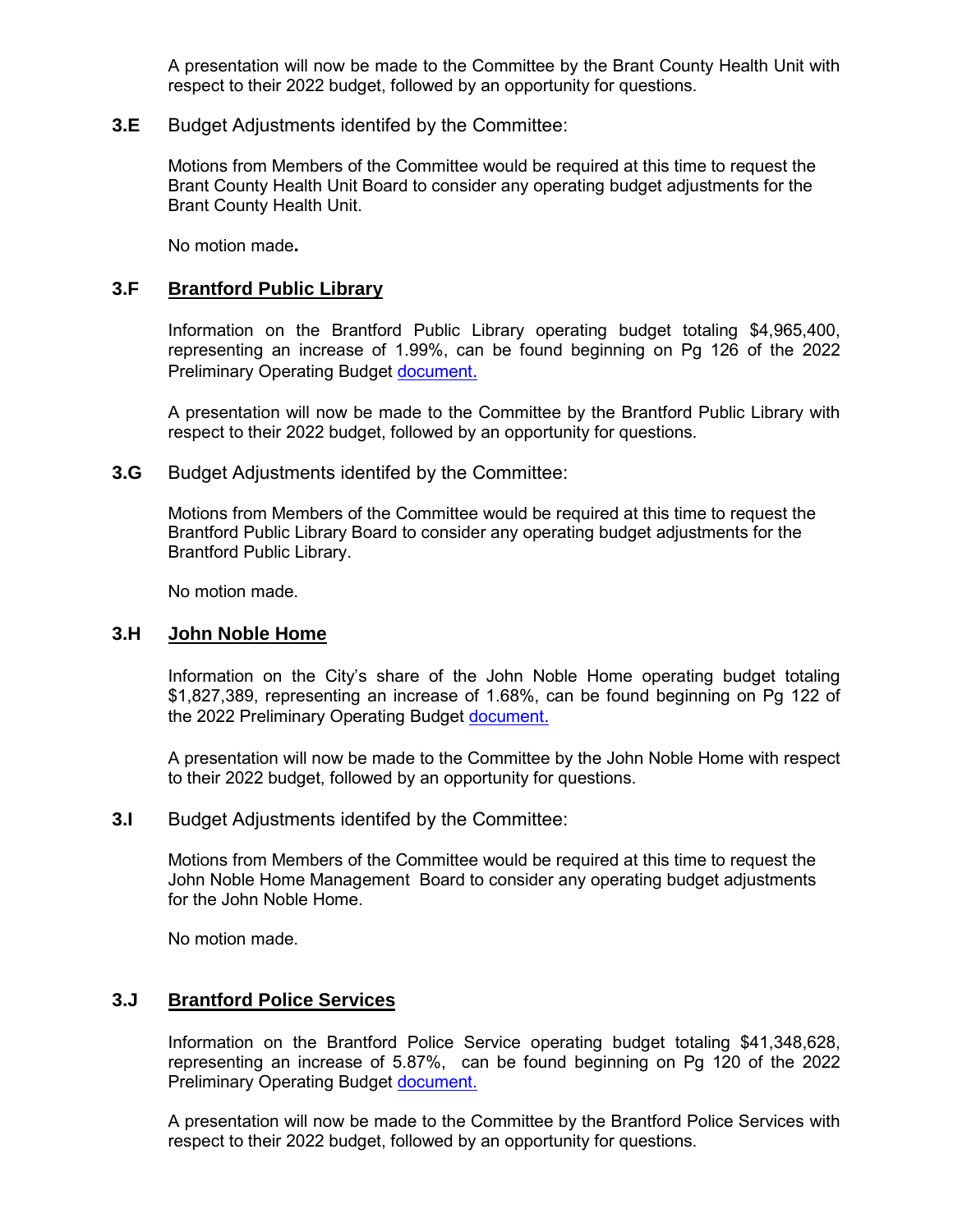### **3.K** Budget Adjustments identifed by the Committee – Brantford Police Service

Motions from Members of the Committee would be required at this time to request the Police Services Board to consider any operating budget adjustments for the Brantford Police Service.

No motion made.

**NOTE:** The Brantford Police Services budget was ratified at Special City Council on February  $7<sup>th</sup>$ , 2022. A two-third vote would be required to reconsider and amend this budget

| 3.L | Updated 2022 Net Expenditures (at the end of step 3): | \$172,765,864    |  |
|-----|-------------------------------------------------------|------------------|--|
|     | 2022 Operating Budget                                 | \$172,765,864    |  |
|     | <b>Budget Impact after Assessment Growth</b>          | 1.73%            |  |
|     | Average Residential Tax Impact                        | 2.10%<br>\$70.59 |  |
|     | Average Commercial Tax Impact                         | 2.10%            |  |
|     | Average Industrial Tax Impact                         | 1.89%            |  |
|     | Average Multi-Residential Tax Impact                  | (4.15%)          |  |

### **CONCLUSION OF NIGHT 1……NEXT MEETING IS FEBRUARY 2nd @ 4:30pm**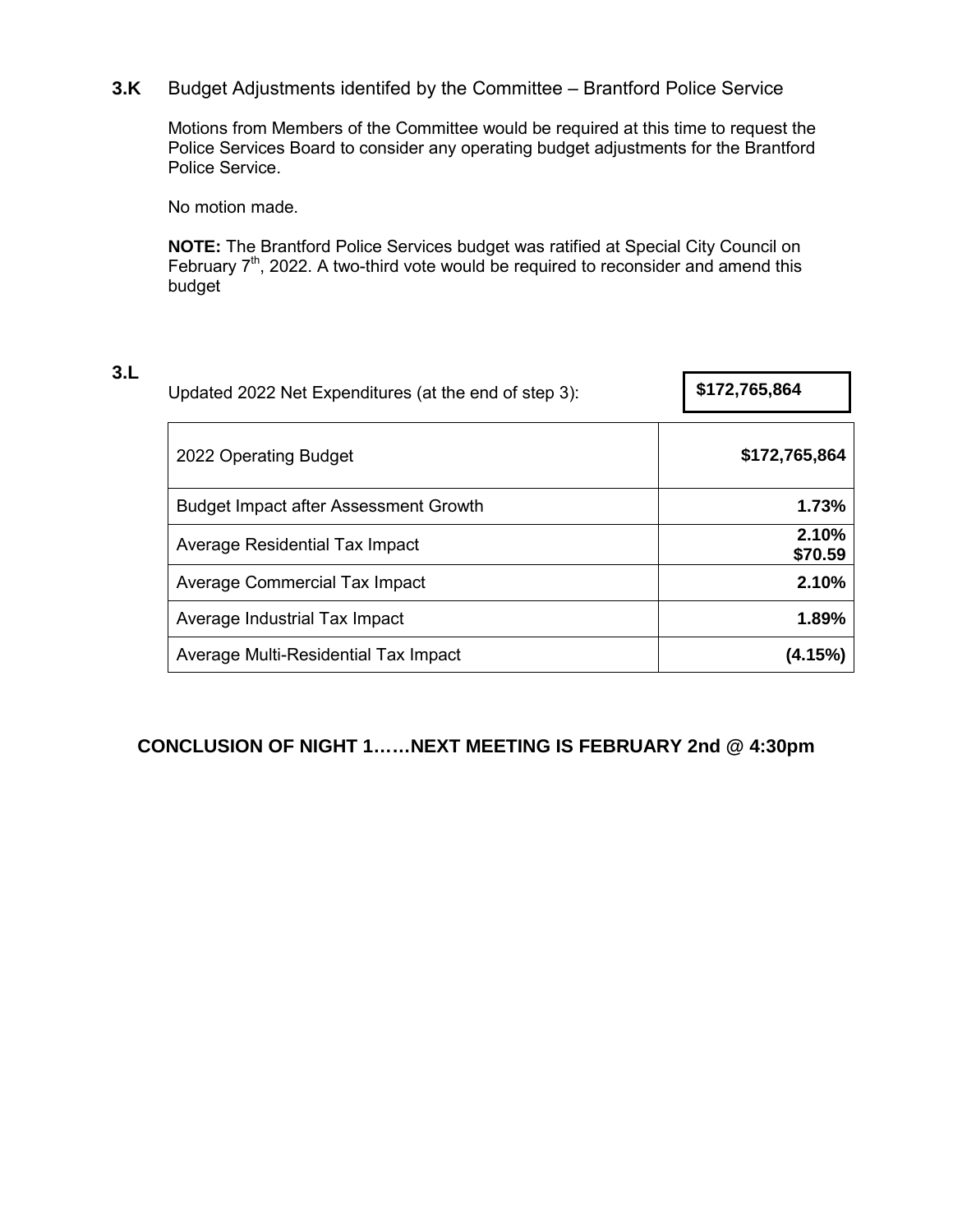# **STARTING POINT – FEBRUARY 2, 2022**

<span id="page-6-0"></span>Updated 2022 Net Expenditures (at the end of step 3):

| 2022 Operating Budget                        | \$172,765,864    |
|----------------------------------------------|------------------|
| <b>Budget Impact after Assessment Growth</b> | 1.73%            |
| Average Residential Tax Impact               | 2.10%<br>\$70.59 |
| Average Commercial Tax Impact                | 2.10%            |
| Average Industrial Tax Impact                | 1.89%            |
| Average Multi-Residential Tax Impact         | $(4.15\%)$       |

## **STEP 4 – CHIEF ADMINISTRATIVE OFFICER 2022 OPERATING BUDGETS**

**4.A** Information on the CAO Operating budget submission can be found beginning on Pg. 15 of the 2022 Preliminary Operating Budget. This document is available [online.](https://www.brantford.ca/en/your-government/resources/Documents/Budget/2022-PreliminaryOperatingBudget.pdf#page=15)

The CAO 2022 Operating Budget, as presented, totals **\$7,531,484** and can be summarized as follows:

| <b>DEPARTMENT</b>                                   | 2021<br><b>BUDGET</b> | 2022<br><b>BUDGET</b> | 2021/2022<br>Variance | Percentage<br>Variance |
|-----------------------------------------------------|-----------------------|-----------------------|-----------------------|------------------------|
| <b>Chief Administrative Office</b>                  | 442,584               | 534,176               | 91,592                | 20.69%                 |
| Communications &<br>Community<br>Engagement         | 956,455               | 965,729               | 9,274                 | 0.97%                  |
| Finance                                             | 3,074,797             | 3,091,005             | 16,208                | 0.53%                  |
| <b>Customer One Contact Centre</b>                  | 644,866               | 607,220               | (37, 646)             | (5.84%)                |
| Economic Development & Tourism                      | 2,325,539             | 2,333,354             | 7,815                 | 0.34%                  |
| <b>TOTAL CHIEF ADMINISTRATIVE</b><br><b>OFFICER</b> | 7,444,241             | 7,531,484             | 87,243                | 1.17%                  |

**4.B** A presentation will be made to the Committee by the Chief Administrative Officer with respect to these 2022 Budgets, followed by an opportunity for questions on those Budgets.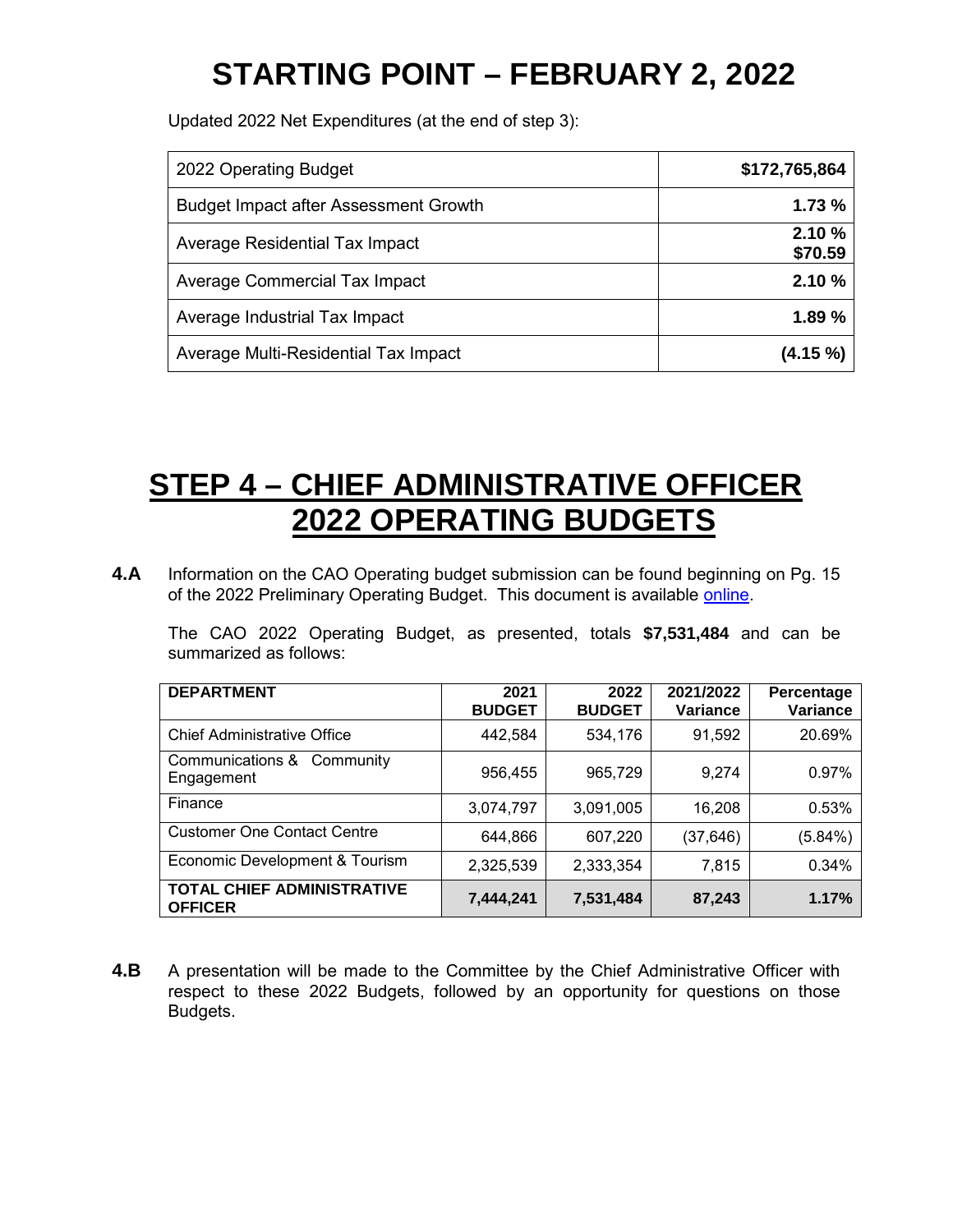### **4.C Other Budget Adjustments identifed by the Committee**

Motions from Members of the Committee would be required at this time to consider any other Chief Administrative Officer budget increases or decreases.

| <b>DESCRIPTION OF</b><br><b>ADJUSTMENT</b> | <b>DEPARTMENT</b> | <b>AMOUNT</b> | <b>APPROVED 2022</b><br><b>BUDGET ADJUSTMENT</b> |
|--------------------------------------------|-------------------|---------------|--------------------------------------------------|
| No motion made.                            |                   |               | No<br>Yes                                        |
|                                            |                   |               | Yes<br>No                                        |
|                                            |                   |               | Yes<br>No                                        |

### **STEP 5 – FIRE 2022 OPERATING BUDGET**

**5.A** Information on the Fire Operating budget submission can be found beginning on Pg. 33 of the 2022 Preliminary Operating Budget. This document is available [online.](https://www.brantford.ca/en/your-government/resources/Documents/Budget/2022-PreliminaryOperatingBudget.pdf#page=33)

The Fire 2022 Net Operating Budget, as presented, totals **\$2,614,681** and can be summarized as follows:

| <b>DEPARTMENT</b>                    | 2021 BUDGET | <b>2022 BUDGET</b> | 2021/2022<br>Variance | Percentage<br>Variance |
|--------------------------------------|-------------|--------------------|-----------------------|------------------------|
| Fire                                 | 19.704.401  | 20,330,930         | 626.529               | 3.18%                  |
| <b>TOTAL FIRE</b><br><b>SERVICES</b> | 19.704.401  | 20,330,930         | 626,529               | 3.18%                  |

**5.B** A presentation will now be made to the Committee by the Fire Chief with respect to their 2022 Operating Budget, followed by an opportunity for questions.

**NOTE:** The Fire Base Budget was ratified at Special City Council on February 7<sup>th</sup>, 2022. A two-third vote would be required to reconsider and amend this budget.

### **5.C Unmet Needs- Fire**

The Fire Chief has submitted an Unmet Need, with a net 2022 Budget impact totaling **\$317,402**.

| Corp<br>Rank   |      | Pg | <b>DESCRIPTION OF</b><br><b>UNMET NEED</b> | DEPT. | <b>CATEGORY</b>                                       | <b>2022 NET</b><br><b>BUDGET</b><br><b>IMPACT</b> | <b>INCREMENTAL</b><br><b>NET 2023</b><br><b>BUDGET</b><br><b>IMPACT</b> | <b>REFER TO</b><br>Step 10. Of<br><b>WORKSHEET</b> |
|----------------|------|----|--------------------------------------------|-------|-------------------------------------------------------|---------------------------------------------------|-------------------------------------------------------------------------|----------------------------------------------------|
| $\overline{2}$ | 5C.1 | 40 | 8 FTE -<br><b>Firefighters</b>             | Fire  | Risk to<br>Public<br>Safety/<br>Corporate<br>Security | \$317,402                                         | \$428,503                                                               | Yes<br><b>No</b>                                   |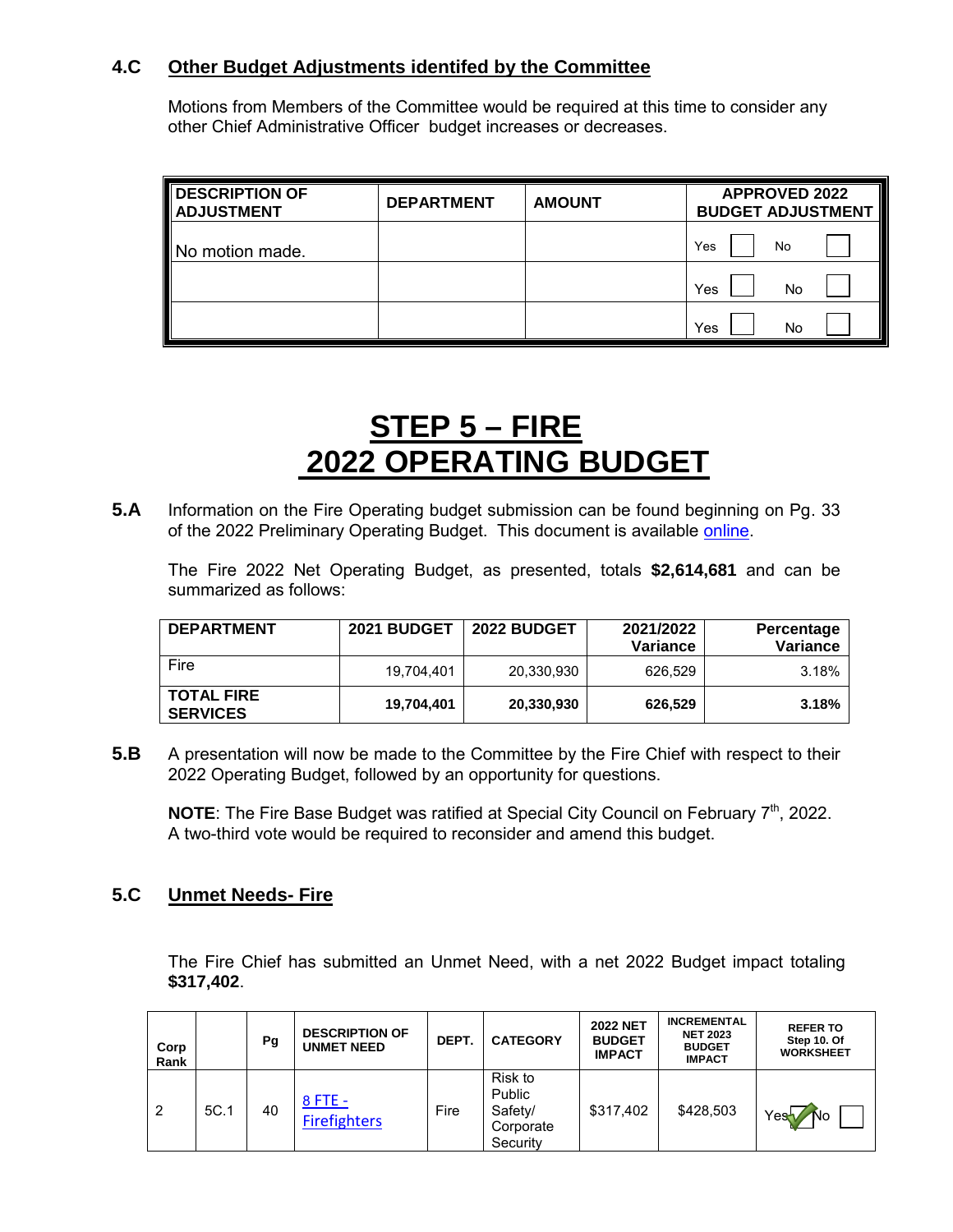|  |  |  | <b>TOTAL</b> |  |  | \$317,402 | \$428,503 |  |
|--|--|--|--------------|--|--|-----------|-----------|--|
|--|--|--|--------------|--|--|-----------|-----------|--|

### **5.D Budget Adjustments identifed by the Committee**

Motions from Members of the Committee would be required at this time to consider any other Fire Operating budget increases or decreases.

| <b>DESCRIPTION OF</b><br><b>ADJUSTMENT</b> | <b>DEPARTMENT</b> | <b>AMOUNT</b> | <b>APPROVED 2022</b><br><b>BUDGET ADJUSTMENT</b> |  |  |
|--------------------------------------------|-------------------|---------------|--------------------------------------------------|--|--|
| No motion made.                            |                   |               | No<br>Yes                                        |  |  |
|                                            |                   |               | No<br>Yes                                        |  |  |

### **STEP 6 – CORPORATE FINANCING 2022 OPERATING BUDGET**

**6.A** Information on the Corporate Financing Operating budget submission can be found beginning on Pg. 114 of the 2022 Preliminary Operating Budget documents. This document is available [online.](https://www.brantford.ca/en/your-government/resources/Documents/Budget/2022-PreliminaryOperatingBudget.pdf#page=114)

The Corporate Financing 2022 Operating Budget, as presented, totals **\$15,593,178** and can be summarized as follows:

| <b>DEPARTMENT/SERVICE</b>                                | <b>2021 NET</b><br><b>BUDGET</b> | <b>2022 NET</b><br><b>BUDGET</b> | 2021/2022<br>Variance | Percentage<br>Variance |
|----------------------------------------------------------|----------------------------------|----------------------------------|-----------------------|------------------------|
| <b>Police Board Honorariums</b>                          | 41,217                           | 40,957                           | (260)                 | (0.63%)                |
| Debt Financing (Tax<br>Supported)                        | 3,541,297                        | 4,349,827                        | 808,530               | 22.83%                 |
| Capital Financing (Tax<br>Supported)                     | 17,050,645                       | 17,217,145                       | 166,500               | 0.98%                  |
| <b>Boundary Agreement</b>                                | 1,494,152                        | 1,323,233                        | (170, 919)            | $(11.44\%)$            |
| Supplementary Taxes/PILs/<br><b>Adjustments on Taxes</b> | (3,921,248)                      | (4,051,701)                      | (130, 453)            | (3.33%)                |
| Investment Income                                        | (4, 100, 000)                    | (4,100,000)                      |                       |                        |
| <b>Current &amp; Retiree Benefits</b>                    | 1,347,523                        | 1,387,960                        | 40,437                | 3.0%                   |
| <b>Utility Financing Revenues</b>                        | (1,018,574)                      | (2,588,653)                      | (1,570,079)           | (154.14%)              |
| Corporate Insurance                                      | 3,145,221                        | 3,518,714                        | 373,493               | 11.87%                 |
| <b>Employee Gapping</b>                                  | (2, 118, 656)                    | (2, 118, 656)                    |                       |                        |
| <b>Operating Budget</b><br>Contingency                   | 170,000                          | 614,352                          | 444,352               | 261.38                 |
| COVID-19                                                 |                                  |                                  |                       |                        |
| <b>TOTAL CORPORATE</b><br><b>FINANCING</b>               | \$15,631,577                     | \$15,593,178                     | (\$38,399)            | (0.25%)                |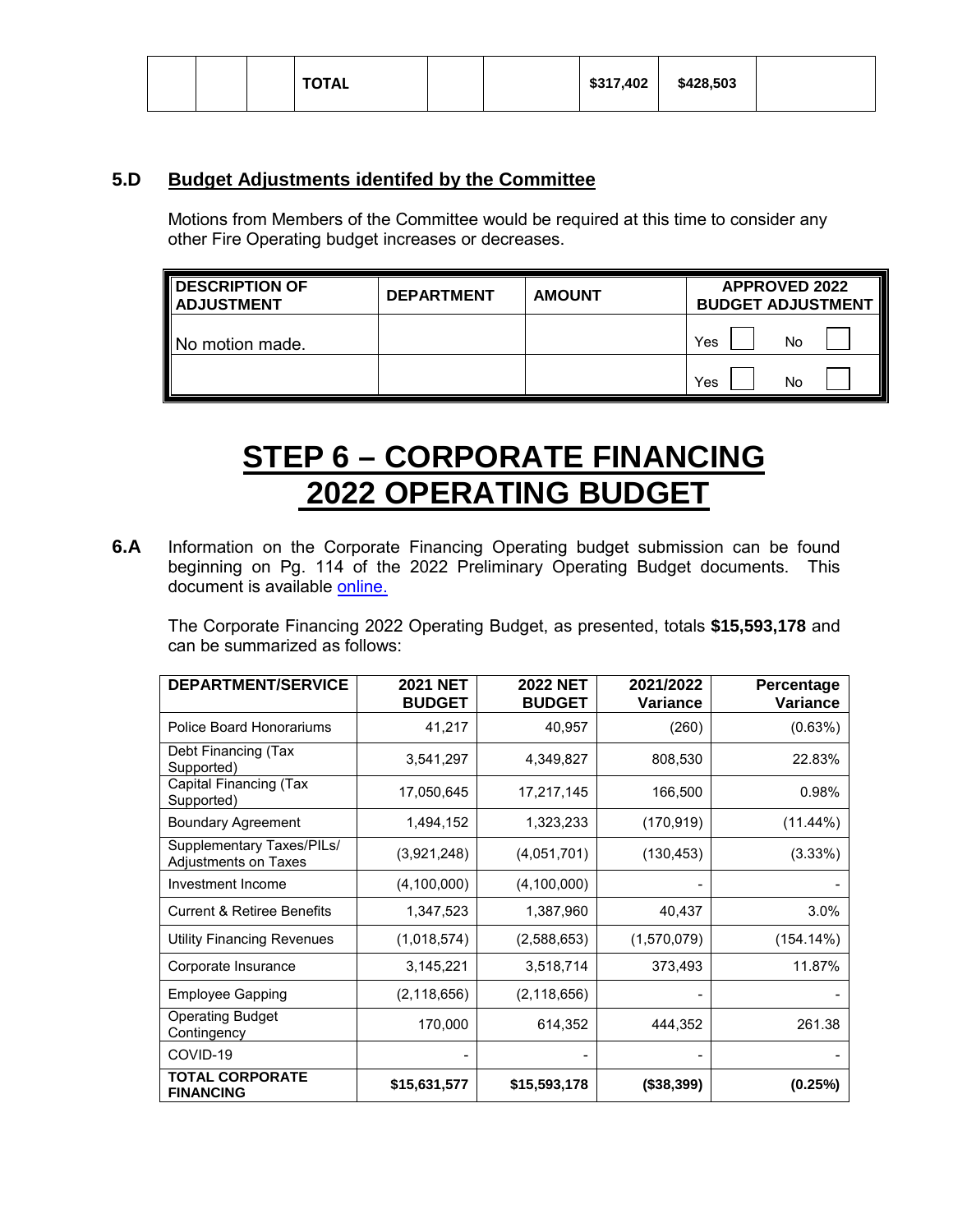**6.B** A presentation will be made to the Committee by the Director of Finance with respect to the 2022 Corporate Financing budget, followed by an opportunity for questions on those Budgets.

### **6.C Other Budget Adjustments identifed by the Committee**

Motions from Members of the Committee would be required at this time to consider any other Corporate Financing Operating budget increases or decreases.

| <b>DESCRIPTION OF</b><br><b>ADJUSTMENT</b> | <b>DEPARTMENT</b> | <b>AMOUNT</b> | <b>APPROVED 2022</b><br><b>BUDGET ADJUSTMENT</b> |  |
|--------------------------------------------|-------------------|---------------|--------------------------------------------------|--|
| No motion made.                            |                   |               | Yes<br>No                                        |  |
|                                            |                   |               | Yes<br>No                                        |  |
|                                            |                   |               | Yes<br>No                                        |  |

**6.D** 2022 Net Expenditures at beginning of the night:

Plus/(Minus) Approved Budget adjustments Steps 4-6:

Updated 2022 Net Expenditures (at the end of step 6):

| \$172,765,864 |
|---------------|
| \$            |
| \$172,765,864 |

| 2022 Operating Budget                        | \$172,765,864 |
|----------------------------------------------|---------------|
| <b>Budget Impact after Assessment Growth</b> | 1.73 %        |
|                                              | 2.10%         |
| Average Residential Tax Impact               | \$70.59       |
| Average Commercial Tax Impact                | 2.10%         |
| Average Industrial Tax Impact                | 1.89%         |
| Average Multi-Residential Tax Impact         | (4.15%        |

### **CONCLUSION OF NIGHT 2……NEXT MEETING IS FEBRUARY 7TH @ 4:30pm**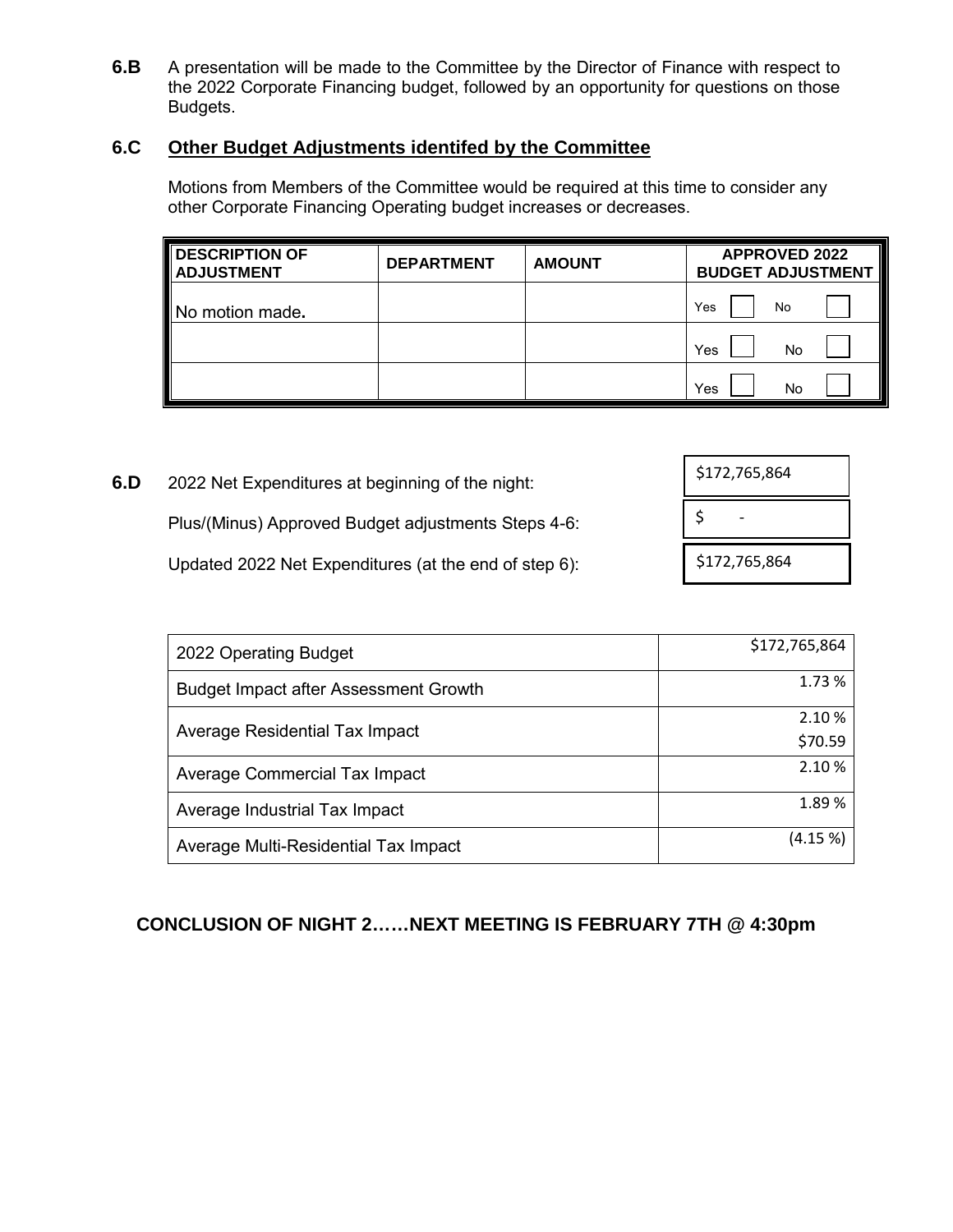# **STARTING POINT – FEBRUARY 7, 2022**

<span id="page-10-0"></span>Updated 2022 Net Expenditures (at the end of step 6):

,

| 2022 Operating Budget                        | \$172,765,864    |
|----------------------------------------------|------------------|
| <b>Budget Impact after Assessment Growth</b> | $1.73 \%$ ,      |
| Average Residential Tax Impact               | 2.10%<br>\$70.59 |
| Average Commercial Tax Impact                | 2.10%            |
| Average Industrial Tax Impact                | 1.89%            |
| Average Multi-Residential Tax Impact         | $(4.15\%)$       |

### **STEP 7 – COMMUNITY SERVICES & SOCIAL DEVELOPMENT 2022 OPERATING BUDGET**

**7.A** Information on the Community Services and Social Development Operating budget submission can be found beginning on Pg. 62 of the 2022 Preliminary Operating Budget. This document is available [online.](https://www.brantford.ca/en/your-government/resources/Documents/Budget/2022-PreliminaryOperatingBudget.pdf#page=62)

The Community Services and Social Development net 2022 Operating Budget, as presented, totals **\$16,113,469** and can be summarized as follows:

| <b>DEPARTMENT</b>                                                  | 2021<br><b>BUDGET</b> | 2022<br><b>BUDGET</b> | 2021/2022<br>Variance | Percentage<br>Variance |
|--------------------------------------------------------------------|-----------------------|-----------------------|-----------------------|------------------------|
| Family & Income Support                                            | 3,194,518             | 2,985,051             | (209, 467)            | $(6.56\%)$             |
| Housing & Homelessness                                             | 9,693,927             | 9,622,607             | (71, 320)             | $(0.74\%)$             |
| <b>Community Programs &amp; Social</b><br>Development              | 3,558,545             | 3,505,811             | (52, 734)             | $(1.48\%)$             |
| <b>TOTAL COMMUNITY SERVICES</b><br><b>&amp; SOCIAL DEVELOPMENT</b> | \$16,446,990          | \$16,113,469          | (\$333,521)           | $(2.03\%)$             |

**7.B** A presentation will now be made to the Committee by the General Manager of Community Services and Social Development with respect to their 2022 Operating Budget, followed by an opportunity for questions.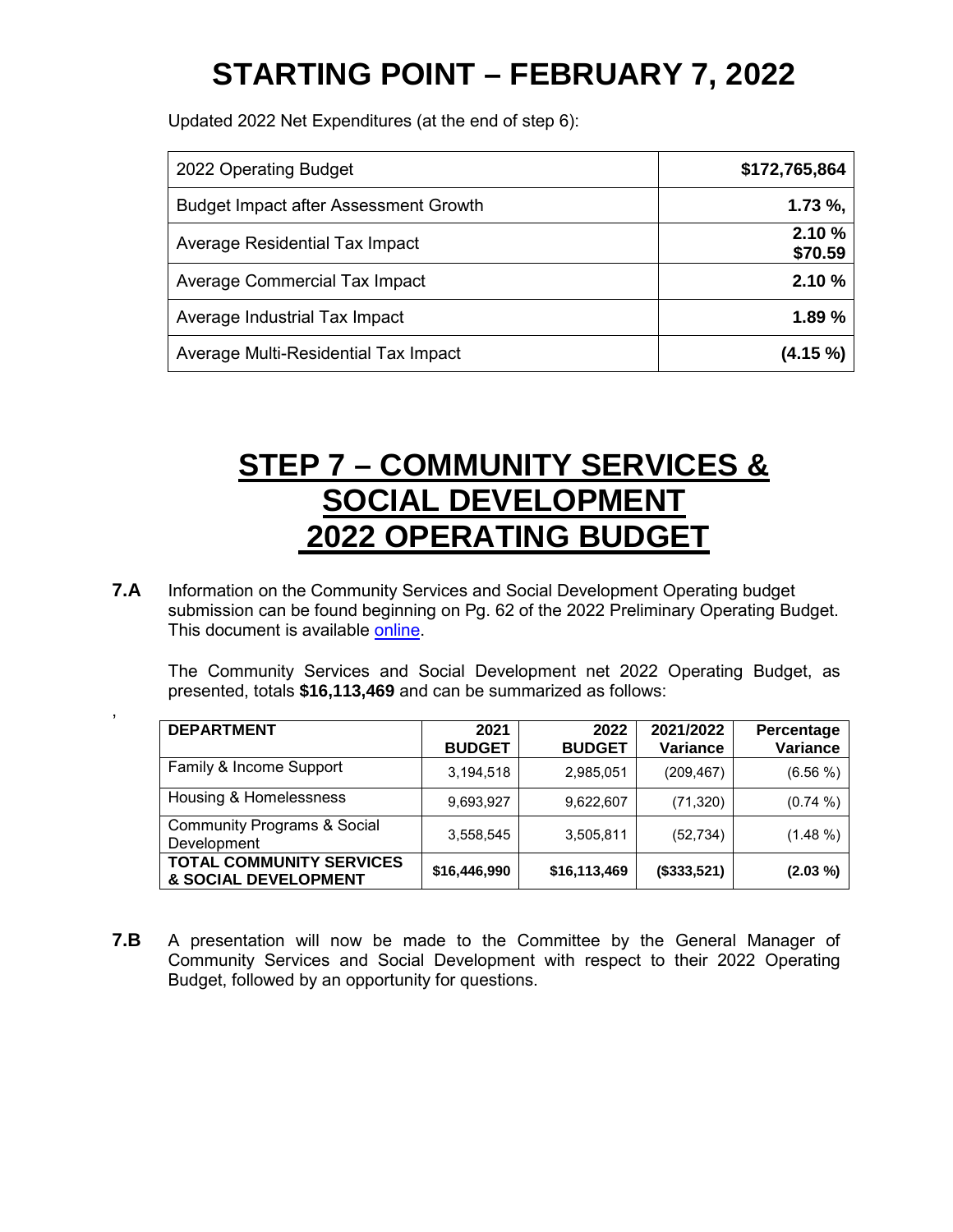### **7.C Unmet Needs – Community Services & Social Development**

Community Services & Social Development has submitted one Unmet Needs, with a net 2022 Budget impact totaling **\$15,000**.The Chair will allow for any questions on the unmet need listed below.

| Corp<br>Rank |      | Pg | <b>DESCRIPTION</b><br><b>OF UNMET</b><br><b>NEED</b> | DEPT.                           | <b>CATEGORY</b>             | <b>2022 NET</b><br><b>BUDGET</b><br><b>IMPACT</b> | <b>INCREMENTAL</b><br><b>NET 2023</b><br><b>BUDGET</b><br><b>IMPACT</b> | <b>REFER TO</b><br>Step 10. Of<br><b>WORKSHEET</b> |
|--------------|------|----|------------------------------------------------------|---------------------------------|-----------------------------|---------------------------------------------------|-------------------------------------------------------------------------|----------------------------------------------------|
|              | 7C.1 | 69 | <b>Red Cross</b><br>Evacuation<br><b>Shelter</b>     | Family &<br>Income<br>Stability | Risk to<br>Public<br>Safety | 15.000                                            | 0                                                                       | 1Nol<br>Yes.                                       |

### **7.D Budget Adjustments identifed by the Committee**

Motions from Members of the Committee would be required at this time to consider any other Community Services & Social Development Operating budget increases or decreases.

| <b>DESCRIPTION OF</b><br><b>ADJUSTMENT</b>  | <b>DEPARTMENT</b>                      | <b>AMOUNT</b> | <b>APPROVED 2022 BUDGET</b><br><b>ADJUSTMENT</b> |
|---------------------------------------------|----------------------------------------|---------------|--------------------------------------------------|
| <b>Remove Charity Airshow</b><br>for $2022$ | Community<br>Programs &<br>Development | (\$21,500)    | Yes<br>No                                        |
|                                             |                                        |               | Yes<br>No                                        |
|                                             |                                        |               | Yes<br>No                                        |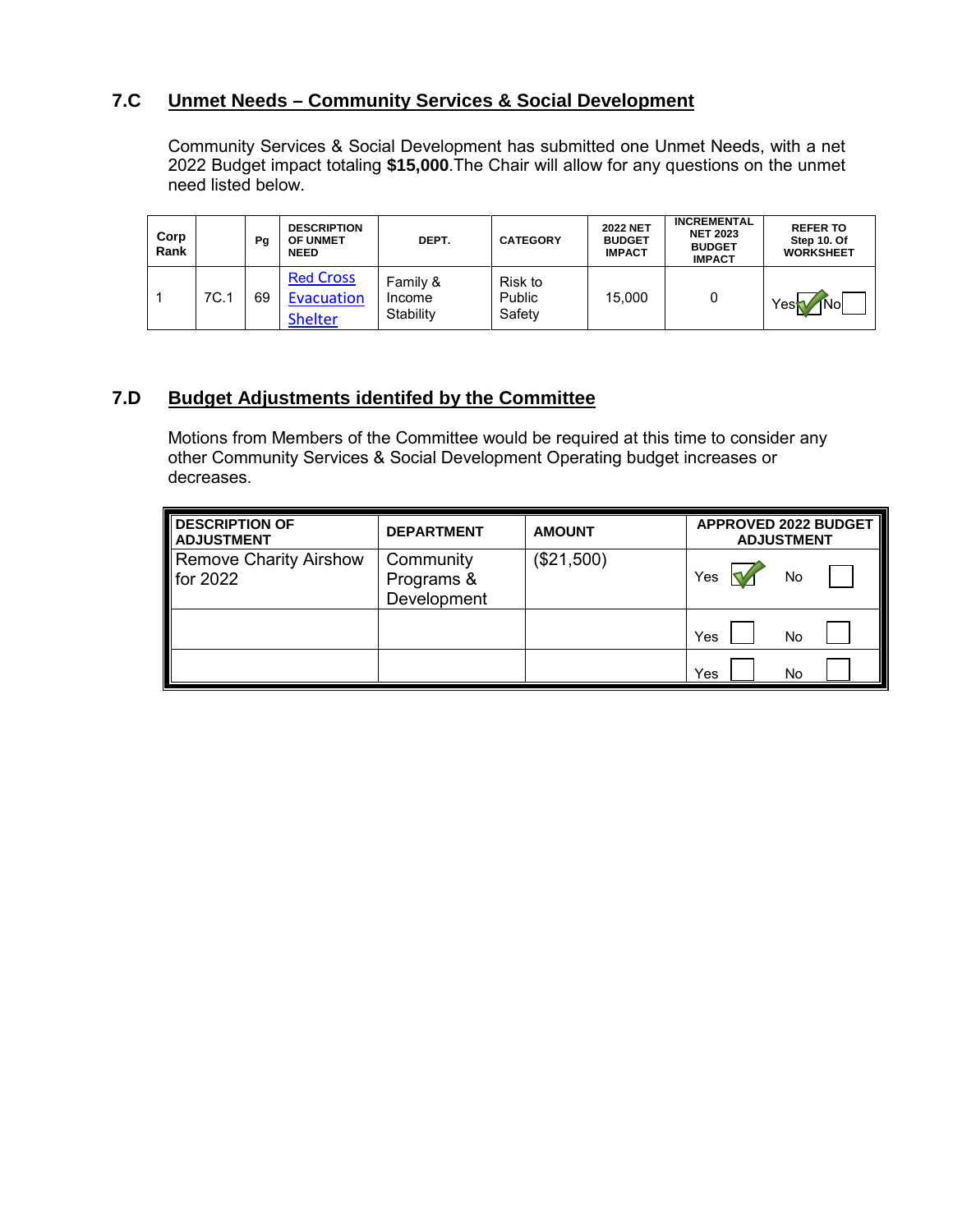### **STEP 8 – PEOPLE, LEGISLATED SERVICES & PLANNING 2022 OPERATING BUDGETS**

**8.A** Information on the People, Legislated Services & Planning Operating budget submission can be found beginning on Pg. 41 of the 2022 Preliminary Operating Budget document. This document is available [online.](https://www.brantford.ca/en/your-government/resources/Documents/Budget/2022-PreliminaryOperatingBudget.pdf#page=41)

The People, Legislated Services and Planning 2022 Operating Budget, as presented, totals **\$11,709,481** and can be summarized as follows:

| <b>DEPARTMENT</b>               | 2021          | 2022          | 2021/2022 | Percentage  |
|---------------------------------|---------------|---------------|-----------|-------------|
|                                 | <b>BUDGET</b> | <b>BUDGET</b> | Variance  | Variance    |
| <b>Human Resources</b>          | 2,172,805     | 2,207,002     | 34,197    | 1.57 %      |
| Legal & Real Estate             | 1,068,230     | 1,011,954     | (56, 276) | (5.27%)     |
| <b>Clerk's Department</b>       | 1,631,708     | 1,628,108     | (3,600)   | $(0.22\% )$ |
| <b>IT Services</b>              | 3,802,861     | 4,485,171     | 682,310   | 17.94 %     |
| <b>Planning Administration</b>  | 1,359,493     | 1,379,310     | 19,817    | 1.46 %      |
| <b>Building</b>                 | 812,907       | 997,936       | 185,029   | 22.76 %     |
| <b>TOTAL CORPORATE SERVICES</b> | 10,848,004    | 11,709,481    | 861,477   | 7.94%       |

**8.B** A presentation will be made to the Committee by the General Manager of People, Legislated Services and Planning with respect to these 2022 Budgets, followed by an opportunity for questions on those Budgets.

#### **8.C Budget Adjustments identifed by the Committee**

Motions from Members of the Committee would be required at this time to consider any People, Legislated Services and Planning Operating budget increases or decreases.

| <b>DESCRIPTION OF</b><br><b>ADJUSTMENT</b> | <b>DEPARTMENT</b> | <b>AMOUNT</b> | <b>APPROVED 2022</b><br><b>BUDGET ADJUSTMENT</b> |
|--------------------------------------------|-------------------|---------------|--------------------------------------------------|
| No motion made.                            |                   |               | Yes<br>No                                        |
|                                            |                   |               | Yes<br>No                                        |
|                                            |                   |               | Yes<br>No                                        |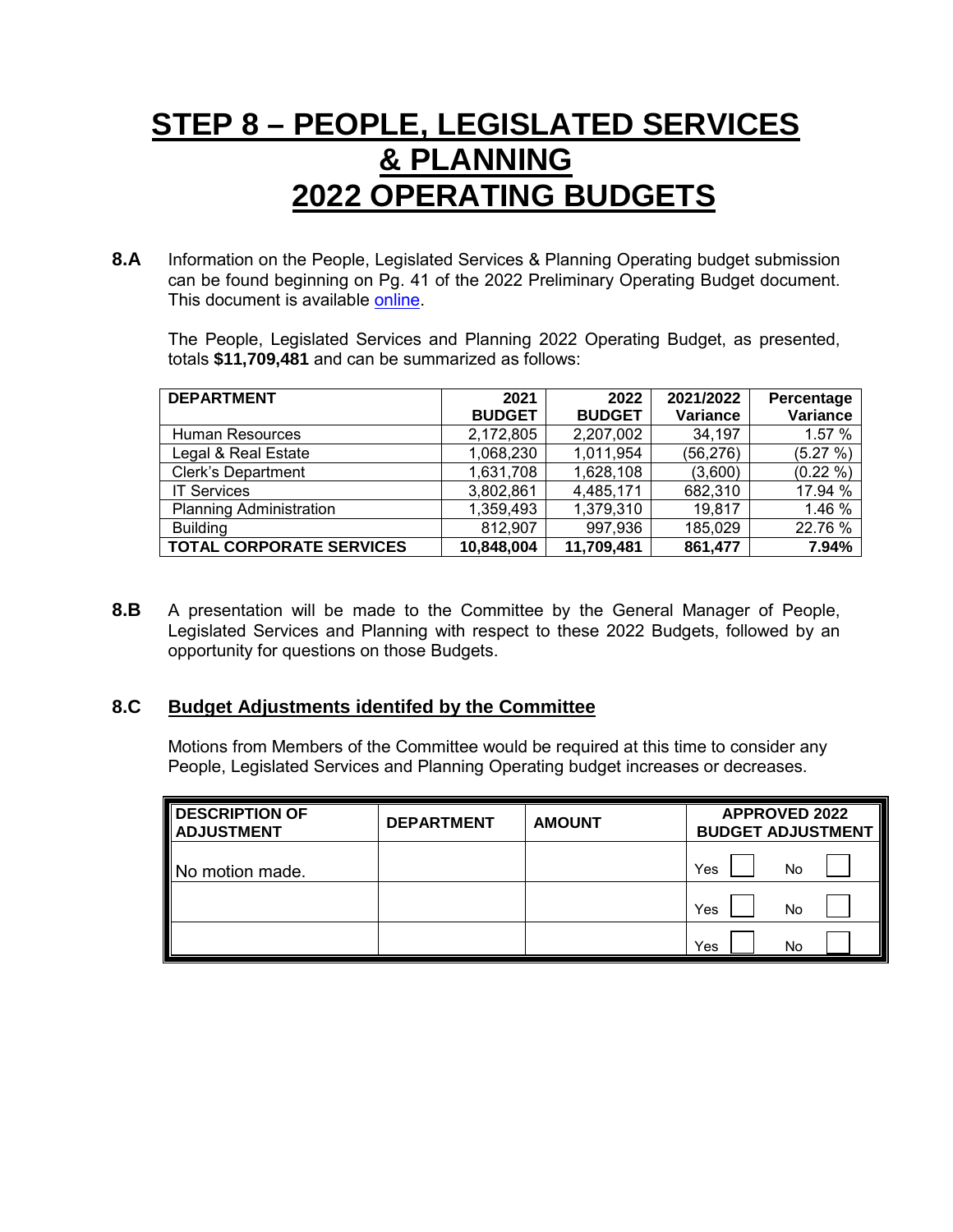| 8.D | 2022 Net Expenditures at beginning of the night:      | \$172,765,864 |
|-----|-------------------------------------------------------|---------------|
|     | Plus/(Minus) Approved Budget adjustments Steps 7-8:   | (521,500)     |
|     | Updated 2022 Net Expenditures (at the end of step 8): | \$172,744,364 |

| 2022 Operating Budget                        | \$172,744,364    |
|----------------------------------------------|------------------|
| <b>Budget Impact after Assessment Growth</b> | 1.72%            |
| Average Residential Tax Impact               | 2.08%<br>\$70.17 |
| Average Commercial Tax Impact                | 2.08%            |
| Average Industrial Tax Impact                | 1.88%            |
| Average Multi-Residential Tax Impact         | (4.16%)          |

### **CONCLUSION OF NIGHT 3……NEXT MEETING IS February 9th @ 4:30pm**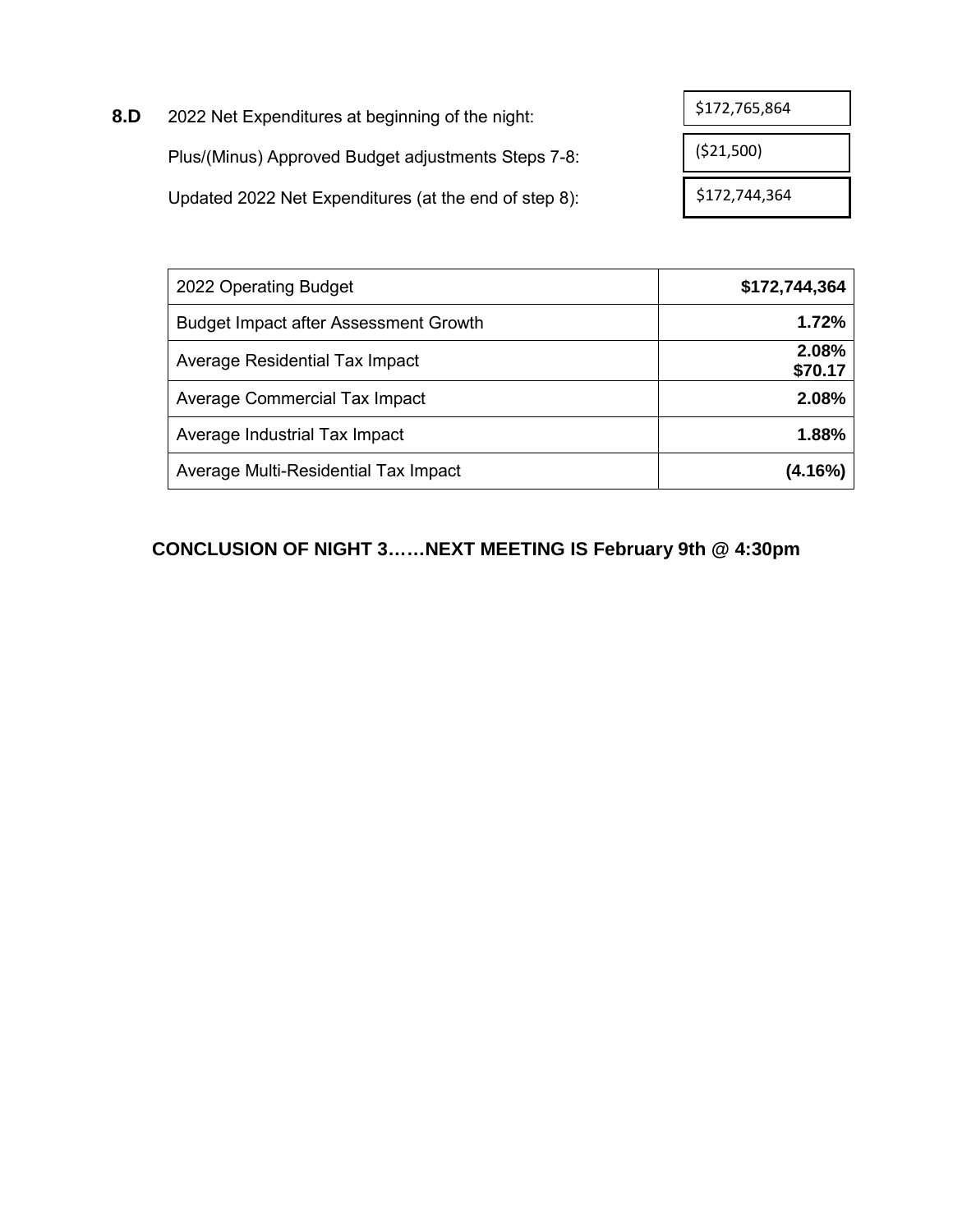# **STARTING POINT – February 9, 2022**

<span id="page-14-0"></span>Updated 2022 Net Expenditures (at the end of step 8):

| 2022 Operating Budget                        | \$172,744,364    |
|----------------------------------------------|------------------|
| <b>Budget Impact after Assessment Growth</b> | 1.72%            |
| Average Residential Tax Impact               | 2.08%<br>\$70.17 |
| Average Commercial Tax Impact                | 2.08%            |
| Average Industrial Tax Impact                | 1.88%            |
| Average Multi-Residential Tax Impact         | (4.16%)          |

### **STEP 9 – PUBLIC WORKS 2022 OPERATING BUDGET**

- **9.A** Information on the Public Works Operating Budget can be found on Pg. 79 of the 2022 Preliminary Operating Budget. This document is available [online.](https://www.brantford.ca/en/your-government/resources/Documents/Budget/2022-PreliminaryOperatingBudget.pdf#page=79)
- **9.B** The net 2022 Operating Budget for Public Works, as presented, totals **\$44,503,827** and can be summarized as follows:

| <b>DEPARTMENT</b>                          | 2021<br><b>BUDGET</b> | 2022<br><b>BUDGET</b> | 2021/2022<br>Variance | Percentage<br>Variance |
|--------------------------------------------|-----------------------|-----------------------|-----------------------|------------------------|
| Public Works Admin                         | 634,854               | 642,811               | 7,957                 | 1.25 %                 |
| <b>Environmental Services</b>              | 3.658.064             | 3,759,803             | 101,739               | 2.78%                  |
| <b>Engineering Services</b>                | 2,123,598             | 2,176,893             | 53,295                | 2.51%                  |
| <b>Facilities Management</b><br>& Security | 3,158,855             | 3,656,409             | 497.554               | 15.75 %                |
| <b>Operational Services</b>                | 15,081,497            | 15.527.743            | 446.246               | 2.96%                  |
| <b>Parks Services</b>                      | 11,783,572            | 12,219,544            | 435,972               | 3.7%                   |
| <b>Fleet &amp; Transit Services</b>        | 6,442,953             | 6,520,624             | 77,671                | 1.21%                  |
| <b>TOTAL PUBLIC</b><br><b>WORKS</b>        | \$42,883,393          | \$44,503,827          | \$1,620,434           | 3.78%                  |

**9.C** A presentation will now be made to the Committee by the General Manager of Public Works with respect to their 2022 Operating Budget, followed by an opportunity for questions.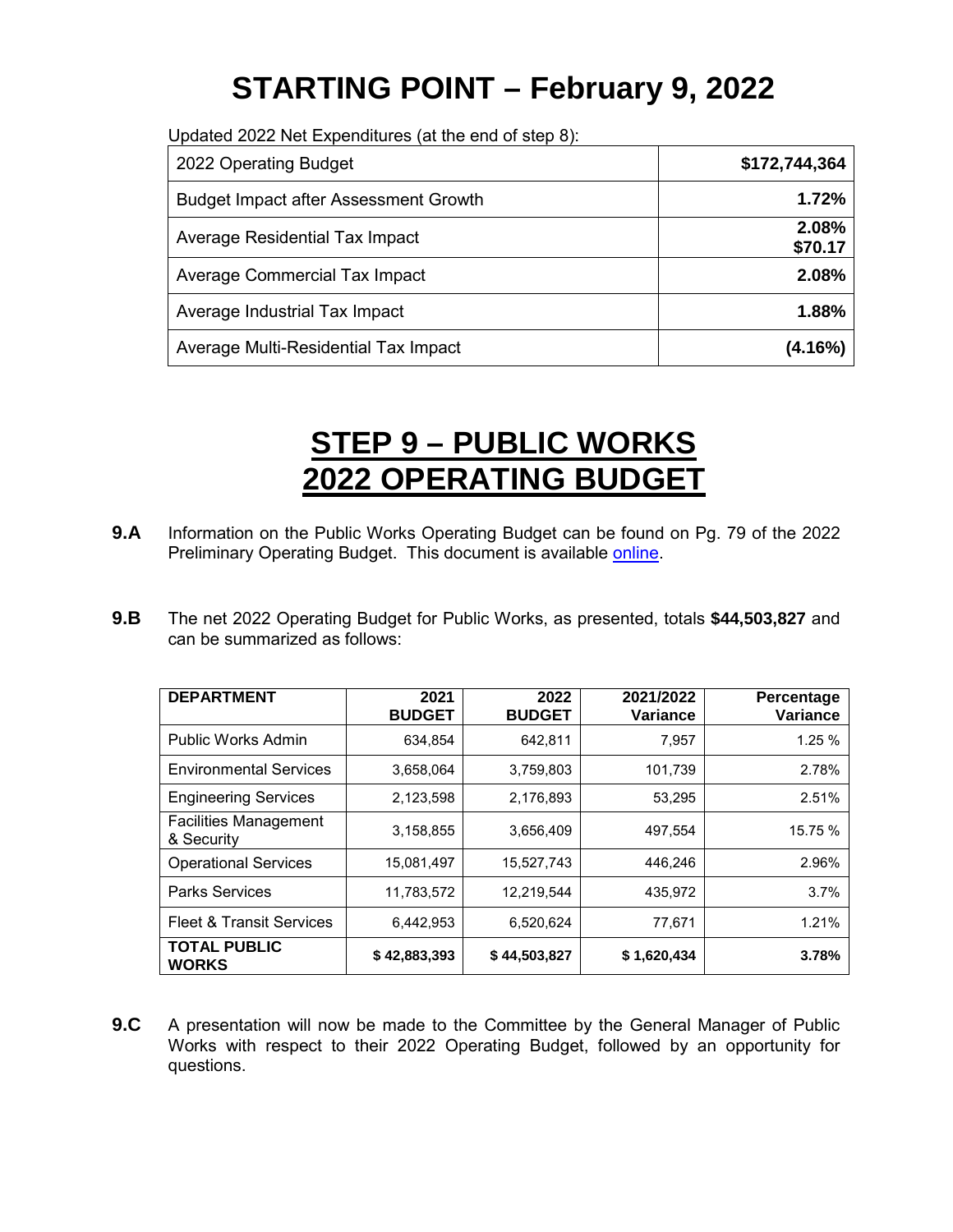### **9.D Unmet Needs – Public Works**

Public Works has submitted a total of 5 Unmet Needs, with a 2022 net Budget impact totaling **\$1,002,040**.

The Chair will identify the unmet needs below one-by-one to allow for any questions on that item.

| Corp<br>Rank   |      | Pg  | <b>DESCRIPTION</b><br><b>OF UNMET</b><br><b>NEED</b>           | DEPT.                       | <b>CATEGORY</b>                          | <b>2022 NET</b><br><b>BUDGET</b><br><b>IMPACT</b>                                                          | <b>INCREMENTAL</b><br><b>NET 2023</b><br><b>BUDGET</b><br><b>IMPACT</b> | <b>REFER TO STEP 10</b><br>OF WORKSHEET |
|----------------|------|-----|----------------------------------------------------------------|-----------------------------|------------------------------------------|------------------------------------------------------------------------------------------------------------|-------------------------------------------------------------------------|-----------------------------------------|
| $\overline{4}$ | 9D.1 | 113 | <b>Red Light</b><br>Camera<br>Program                          | Operational<br>Services     | Response to<br>Direction from<br>Council | $\Omega$<br>(2022 Gross<br>cost of<br>\$94.122<br>funded from<br>Capital<br>Funding<br>Envelope)           | $\mathbf 0$                                                             | No                                      |
| 6              | 9D.2 | 98  | Fleet<br><b>Electrification</b>                                | Fleet & Transit<br>Services | <b>Staff</b><br>Recommended              | 45,000                                                                                                     | 0                                                                       | Nol                                     |
| $\overline{7}$ | 9D.3 | 105 | <b>Lead Loan</b><br>Grant<br><b>Program</b><br><u>Increase</u> | Environmental<br>Services   | Response to<br>Direction from<br>Council | $\Omega$<br>(Gross Cost<br>\$20,000<br>funded from<br>Water &<br>Related<br>Reserve Fund)                  | $\mathbf 0$                                                             |                                         |
| 8              | 9D.4 | 89  | Year of the<br>Garden                                          | <b>Park Services</b>        | Response to<br>Direction from<br>Council | 0<br>(One-time<br><b>Gross Cost</b><br>\$50,000<br>funded from<br>Council<br><b>Priorities</b><br>Reserve) | 0                                                                       | Nο                                      |
|                |      |     |                                                                | <b>TOTAL</b>                |                                          | \$45,000                                                                                                   | \$0                                                                     |                                         |

### **9D.5 [Unmet Need – Mobile Security Unit \(Corporate Ranking #3\)](https://www.brantford.ca/en/your-government/resources/Documents/Budget/2022-PreliminaryOperatingBudget.pdf#page=94)**

The Committee has been provided staff report [2022-112 – Post-pilot Corporate](https://forms.brantford.ca/pdfs/2022Post-pilotCorporateSecurityProgramUnmet%20Need-2022-112.pdf)  [Security Program](https://forms.brantford.ca/pdfs/2022Post-pilotCorporateSecurityProgramUnmet%20Need-2022-112.pdf) for Public Works Commission. A motion is required at this time to put this report on the floor for discussion.

> Moved By: Councillor Wall Seconded By: Councillor Vanderstelt

- A. THAT Report 2022-112 Post-pilot Corporate Security Program Unmet Need BE RECEIVED; and
- B. THAT the following BE REFERRED to Step 10 of the Budget Worksheet for consideration:
	- i. THAT Council APPROVE the permanent implementation of the mobile security guard service beginning August 1, 2022 at a cost of \$407,040 to be included in the 2022 Operating Budget; and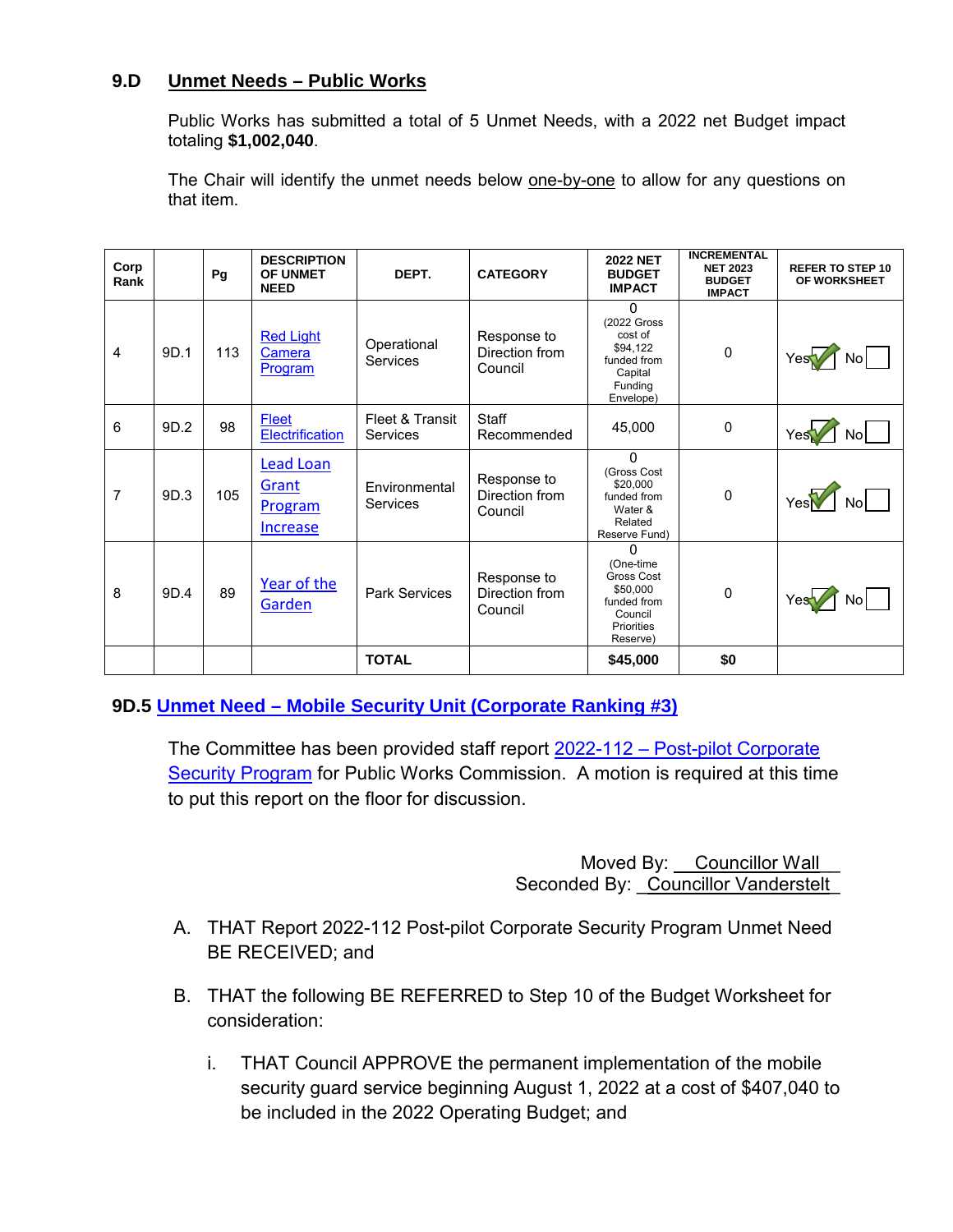ii. THAT the Clerk BE DIRECTED to forward a copy of the final resolution and this report to the Brantford Police Services Board for information purposes.

### **Motion carried on a recorded vote**

### **9D.6 [Unmet Need – Green Bin Program \(Corporate Ranking #5\)](https://www.brantford.ca/en/your-government/resources/Documents/Budget/2022-PreliminaryOperatingBudget.pdf#page=104)**

The Committee has been provided staff report 2022-77 – Proposed Green Bin [Program Implementation](https://forms.brantford.ca/pdfs/Proposed%20GreenBinProgramImplementation-2022-77.pdf) for Public Works Commission. A motion is required at this time to put this report on the floor for discussion.

> Moved By: Councillor Utley Seconded By: Councillor Antoski

- A. THAT Report No. 2022 77, "Proposed Green Bin Program Implementation", BE RECEIVED; and
- B. THAT the following BE REFERRED to Step 10 of the Budget Worksheet for consideration:
	- a. THAT the General Manager of Public Works or Designate BE DIRECTED to implement a weekly curbside (Green Bin) collection program for household food and organic waste materials effective from November 1, 2023 the following actions being approved to phase in the operational costs of the Green Bin Program:
		- i. \$550,000 annual increase to the operating budget from 2022 to 2025
		- ii. One-time transfer of \$1,200,000 from the Capital Funding Envelope Reserve (RF0556)
	- iii. Establishment of a Green Bin Program Reserve for the purpose of holding these funds
	- iv. Addition of one full-time Curbside Inspector effective July 1, 2022 ; and
	- b. THAT the General Manager of Public Works or Designate BE AUTHORIZED to finalize contract terms and pricing with the City's current Solid Waste Collection Services contractor, Waste Connections of Canada, to provide for the separate collection of organic (Green Bin) waste materials at curbside; and
	- c. THAT Council APPROVE the non-competitive procurement for the collection services of organic waste materials from Waste Connections of Canada pursuant to section 4.02(e) and (m) of the Purchasing Policy for an upset limit of \$2,184,000 (plus HST); and
	- d. THAT the necessary amending agreement, in a form satisfactory to the City Solicitor, between The Corporation of the City of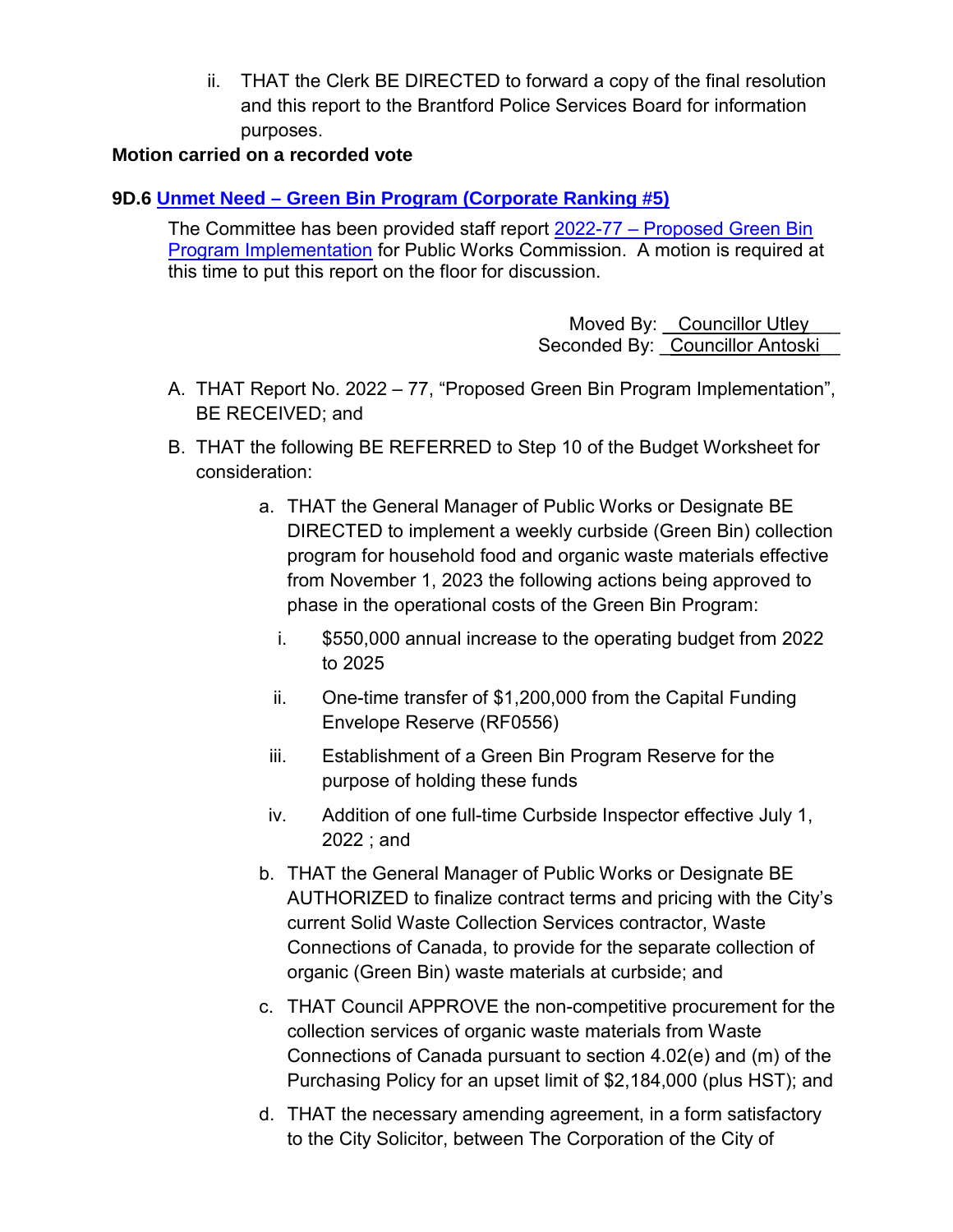Brantford and Waste Connections of Canada BE PLACED on a Signing By-law for execution by the Mayor and Clerk; and

- e. THAT the General Manager of Public Works or Designate BE DIRECTED to issue a solicitation compliant with the Purchasing Policy for a multiyear contract for the Receiving, Transporting, Processing & Marketing of organic (Green Bin) waste materials; and
- f. THAT the General Manager of Public Works and the Purchasing Officer BE AUTHORIZED to execute the agreement with the successful contractor for the Receiving, Transporting, Processing & Marketing of organic (Green Bin) waste materials for an upset limit of \$1,345,600 (plus HST); and
- g. THAT the necessary by-law to amend Chapter 440 (Garbage Collection – Removal) of the City of Brantford Municipal Code to implement an organics diversion program and any other necessary updates as required BE PRESENTED to City Council for adoption; and
- h. THAT the Clerk BE DIRECTED to forward a copy of Report No. 2022-77 to the Environmental and Sustainability Policy Advisory Committee (ESPAC).

### **Motion carried on a recorded vote**

### **9.E Budget Adjustments identifed by the Committee**

Motions from Members of the Committee would be required at this time to consider any Public Works Operating budget increases or decreases.

| <b>DESCRIPTION OF</b><br><b>ADJUSTMENT</b> |                   | <b>DEPARTMENT</b>           | <b>AMOUNT</b> | <b>APPROVED 2022</b><br><b>BUDGET ADJUSTMENT</b> |    |  |
|--------------------------------------------|-------------------|-----------------------------|---------------|--------------------------------------------------|----|--|
| l Increase<br>∥Income                      | <b>Investment</b> | Corporate<br><b>Finance</b> | \$200,000     | Yes                                              | No |  |
| I Increase<br>Gapping                      | <b>Employee</b>   | Corporate<br><b>Finance</b> | \$200,000     | Yes                                              | No |  |
| <b>Increase</b><br><b>Dividends</b>        | <b>Utility</b>    | Corporate<br><b>Finance</b> | \$495,000     | Yes                                              | No |  |
|                                            |                   |                             |               | Yes                                              | No |  |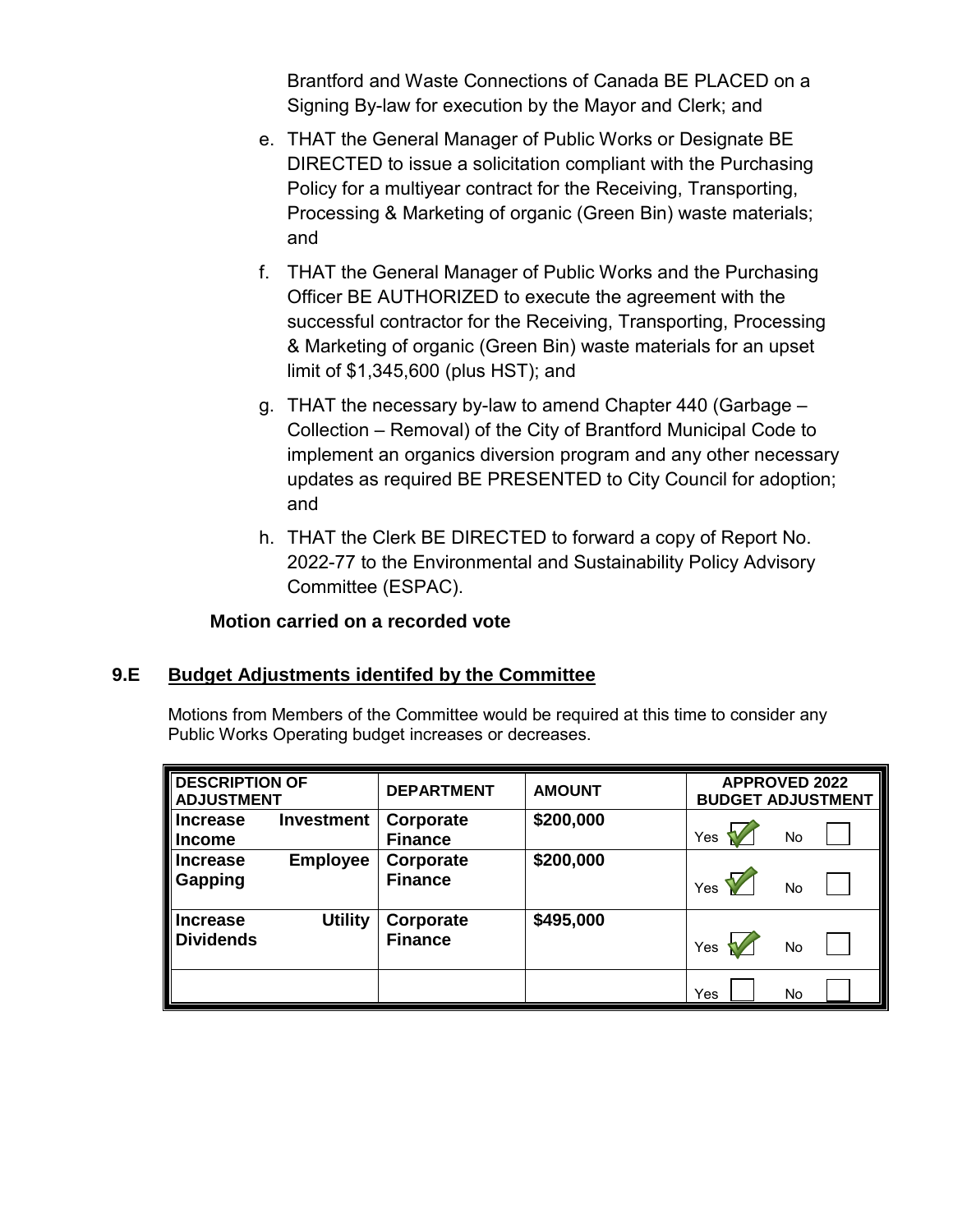### **STEP 10 – CONTINUATION OF BUDGET WORKSHEET**

### **10.A Executive and Legislative**

| <b>DEPARTMENT</b>                           | 2021<br><b>BUDGET</b> | 2022<br><b>BUDGET</b> | 2021/2022<br>Variance | Percentage<br>Variance |
|---------------------------------------------|-----------------------|-----------------------|-----------------------|------------------------|
| Mayor's Office                              | 266,524               | 268,138               | 1.614                 | 0.61%                  |
| <b>Members of Council</b>                   | 556,512               | 511,252               | (45, 260)             | (8.13%)                |
| <b>TOTAL Executive &amp;</b><br>Legislative | \$823,036             | \$779,390             | (\$43,646)            | $(5.30\%)$             |

Information on the Executive & Legislative operating budget can be found on Pg. 7 of the 2022 Preliminary Operating Budget. This document is available [online.](https://www.brantford.ca/en/your-government/resources/Documents/Budget/2022-PreliminaryOperatingBudget.pdf#page=7) There is now an opportunity for questions on this budget.

### **10.B Budget Adjustments identifed by the Committee**

Motions from Members of the Committee would be required at this time to consider any Executive & Legislative Operating budget increases or decreases.

| <b>DESCRIPTION OF</b><br><b>ADJUSTMENT</b> | <b>DEPARTMENT</b> | <b>AMOUNT</b> | <b>APPROVED 2022</b><br><b>BUDGET ADJUSTMENT</b> |
|--------------------------------------------|-------------------|---------------|--------------------------------------------------|
| No motion made.                            |                   |               | Yes<br>No                                        |
|                                            |                   |               | Yes<br>No                                        |
|                                            |                   |               | Yes<br>No                                        |

### **10.C Consideration of Unmet Needs Referred to Step 10**

**Prior to the consideration of the Unmet Needs a budget update will be provided.**

2022 Net Expenditures at beginning of the night:

Plus/(Minus) Approved Budget adjustments at Steps 9-10:

Updated 2022 Net Expenditures (at the end of step 10):

| \$172,744,364 |  |
|---------------|--|
| (\$895,000)   |  |
| \$171,849,364 |  |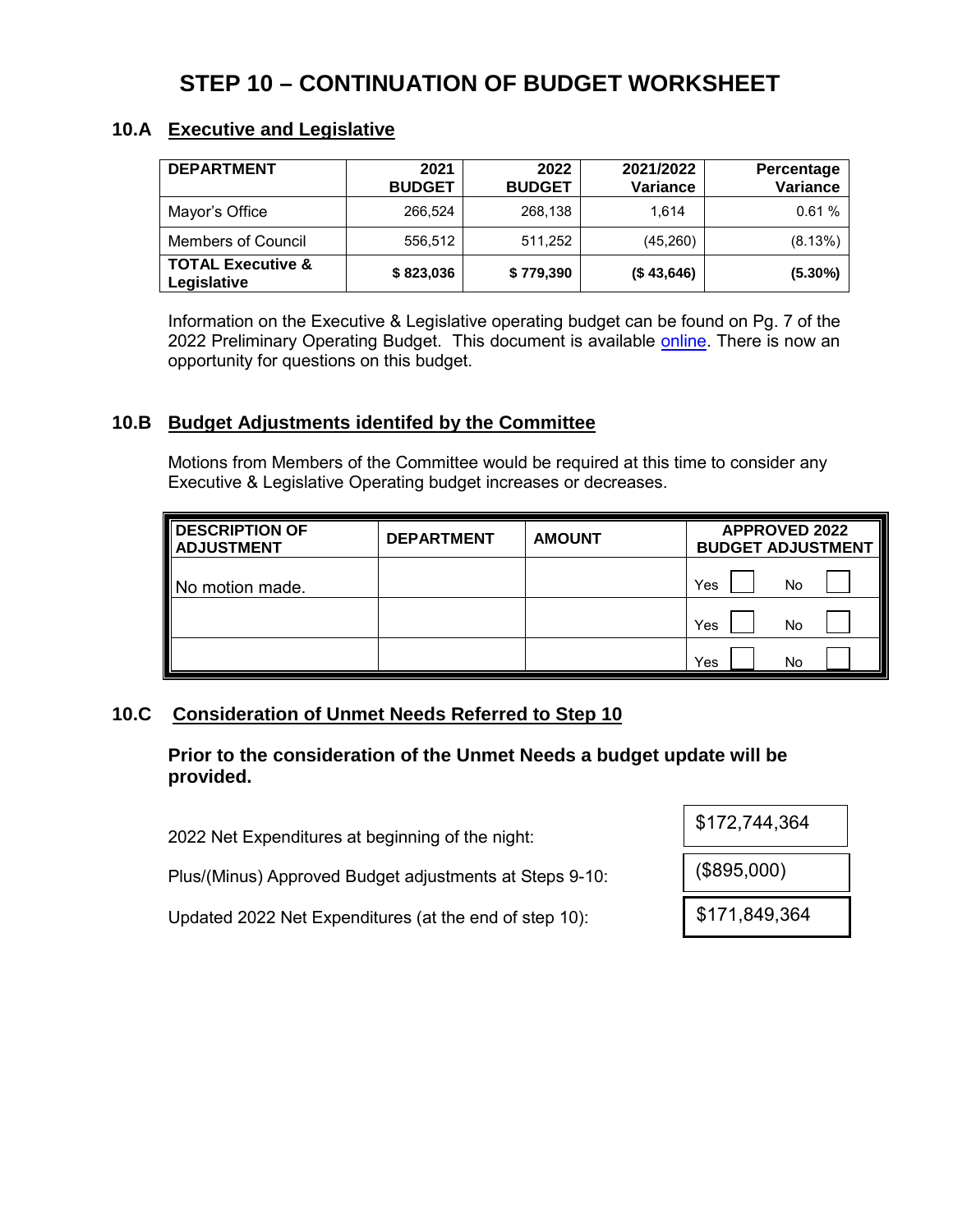| <b>Local Boards</b>                         | <b>City Controlled</b> | <b>TOTAL</b> |  |
|---------------------------------------------|------------------------|--------------|--|
| 3.63%                                       | 0.05%                  | 1.19%        |  |
| <b>Average Residental Tax Impact</b>        |                        | \$52.36      |  |
|                                             |                        | 1.56%        |  |
| <b>Average Commercial Tax Impact</b>        |                        | 1.56%        |  |
| <b>Average Industrial Tax Impact</b>        |                        | 1.35%        |  |
| <b>Average Multi-Residential Tax Impact</b> |                        | $(4.66\%)$   |  |

The Chair will identify the unmet needs below one-by-one and ask if there is a mover and seconder to put the item on the floor

| Corporate<br>Rank |       | Pg  | <b>DESCRIPTION OF</b><br><b>UNMET NEED</b>              | DEPT.                                         | <b>2022 NET</b><br><b>BUDGET</b><br><b>IMPACT</b>                                                          | <b>INCREMENTAL</b><br><b>NET 2023</b><br><b>BUDGET IMPACT</b> | <b>Unmet Need Approved</b>     |
|-------------------|-------|-----|---------------------------------------------------------|-----------------------------------------------|------------------------------------------------------------------------------------------------------------|---------------------------------------------------------------|--------------------------------|
| $\mathbf 1$       | 10C.1 | 69  | <b>Red Cross</b><br><b>Evacuation</b><br><b>Shelter</b> | Family &<br>Income<br>Stability               | 15,000                                                                                                     | $\Omega$                                                      | Nol                            |
| 2                 | 10C.2 | 40  | 8 FTE -<br><b>Firefighters</b>                          | Fire                                          | \$317,402                                                                                                  | \$428,503                                                     | No<br>Yes                      |
| 3                 | 10C.3 | 94  | <b>Mobile Security</b><br>Unit                          | <b>Facilities</b><br>Management<br>& Security | 407,040                                                                                                    | 569,856                                                       | Refer to motion<br>10C.3 below |
| 4                 | 10C.4 | 113 | <b>Red Light Camera</b><br>Program                      | Operational<br><b>Services</b>                | 0<br>(2022 Gross<br>cost of<br>\$94.122<br>funded from<br>Capital<br>Funding<br>Envelope)                  | $\Omega$                                                      | $YesV \wedge No$               |
| 5                 | 10C.5 | 104 | <b>Green Bin</b><br>Program                             | Environmental<br><b>Services</b>              | 550,000                                                                                                    | 550,000                                                       | Refer to motion<br>10C.5 below |
| 6                 | 10C.6 | 98  | Fleet<br>Electrification                                | Fleet & Transit<br><b>Services</b>            | 45,000                                                                                                     | $\mathbf 0$                                                   | Yes<br>No <sub>l</sub>         |
| $\overline{7}$    | 10C.7 | 105 | <b>Lead Loan Grant</b><br>Program<br><b>Increase</b>    | Environmental<br><b>Services</b>              | $\mathbf 0$<br>(Gross Cost<br>\$20,000<br>funded from<br>Water &<br>Related<br>Reserve Fund)               | $\Omega$                                                      | Yes                            |
| 8                 | 10C.8 | 89  | Year of the<br>Garden                                   | <b>Park Services</b>                          | $\Omega$<br>(One-time<br>Gross Cost<br>\$50.000<br>funded from<br>Council<br><b>Priorities</b><br>Reserve) | $\Omega$                                                      |                                |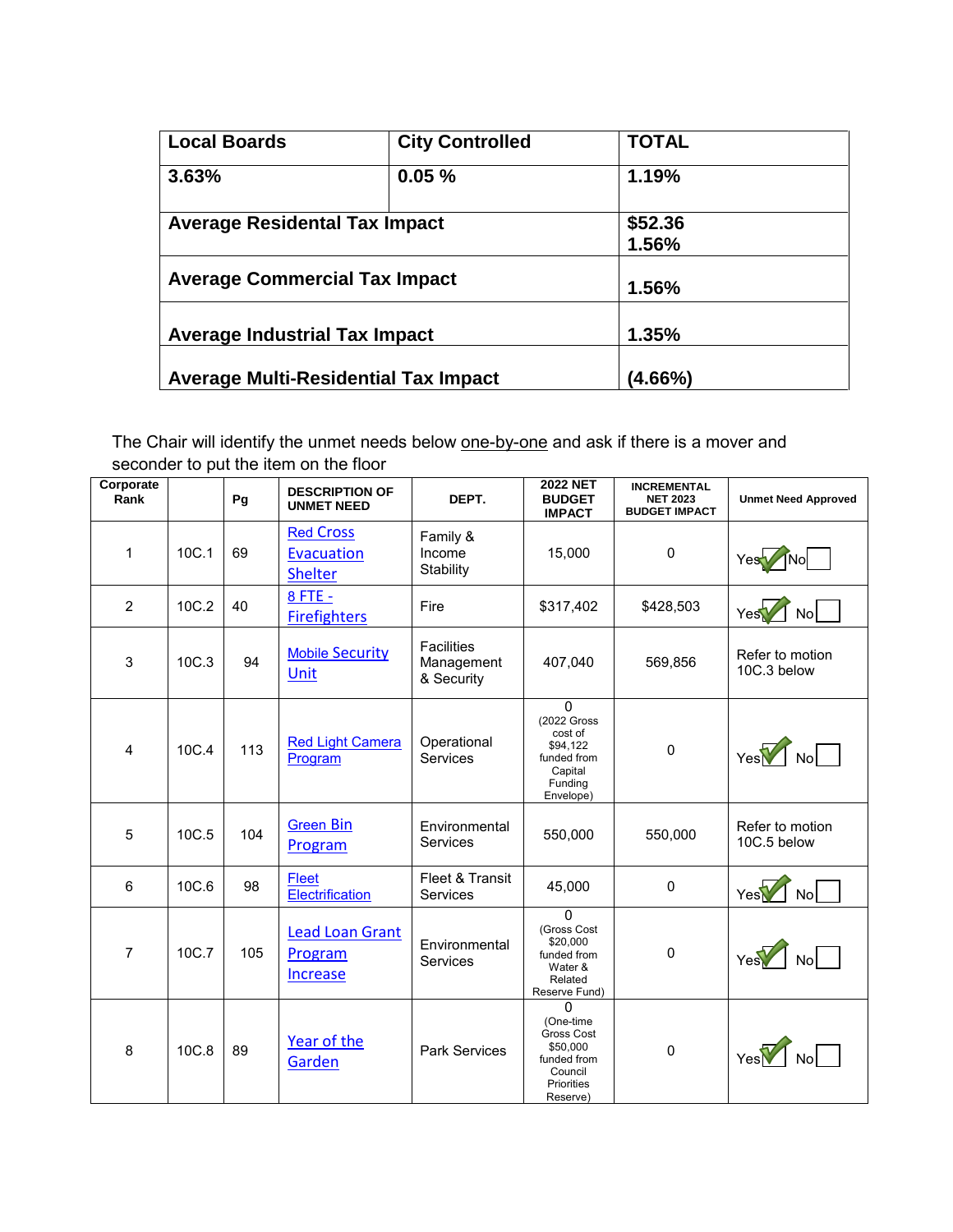#### **10C.3 Post-pilot corporate Security Program Unmet Need**

- a. THAT Council APPROVE the permanent implementation of the mobile security guard service beginning August 1, 2022 at a cost of \$407,040 to be included in the 2022 Operating Budget; and
- **b.** THAT the Clerk BE DIRECTED to forward a copy of the final resolution and this report to the Brantford Police Services Board for information purposes.

#### **Carried on a recorded vote**

#### **10C.5 Proposed Green Bin Program Implementation**

- a. THAT the General Manager of Public Works or Designate BE DIRECTED to implement a weekly curbside (Green Bin) collection program for household food and organic waste materials effective from November 1, 2023 the following actions being approved to phase in the operational costs of the Green Bin Program:
	- i. \$550,000 annual increase to the operating budget from 2022 to 2025
	- ii. One-time transfer of \$1,200,000 from the Capital Funding Envelope Reserve (RF0556)
	- iii. Establishment of a Green Bin Program Reserve for the purpose of holding these funds
	- iv. Addition of one full-time Curbside Inspector effective July 1, 2022 ; and
- b. THAT the General Manager of Public Works or Designate BE AUTHORIZED to finalize contract terms and pricing with the City's current Solid Waste Collection Services contractor, Waste Connections of Canada, to provide for the separate collection of organic (Green Bin) waste materials at curbside; and
- c. THAT Council APPROVE the non-competitive procurement for the collection services of organic waste materials from Waste Connections of Canada pursuant to section 4.02(e) and (m) of the Purchasing Policy for an upset limit of \$2,184,000 (plus HST); and
- d. THAT the necessary amending agreement, in a form satisfactory to the City Solicitor, between The Corporation of the City of Brantford and Waste Connections of Canada BE PLACED on a Signing By-law for execution by the Mayor and Clerk; and
- e. THAT the General Manager of Public Works or Designate BE DIRECTED to issue a solicitation compliant with the Purchasing Policy for a multiyear contract for the Receiving, Transporting, Processing & Marketing of organic (Green Bin) waste materials; and
- f. THAT the General Manager of Public Works and the Purchasing Officer BE AUTHORIZED to execute the agreement with the successful contractor for the Receiving, Transporting, Processing & Marketing of organic (Green Bin) waste materials for an upset limit of \$1,345,600 (plus HST); and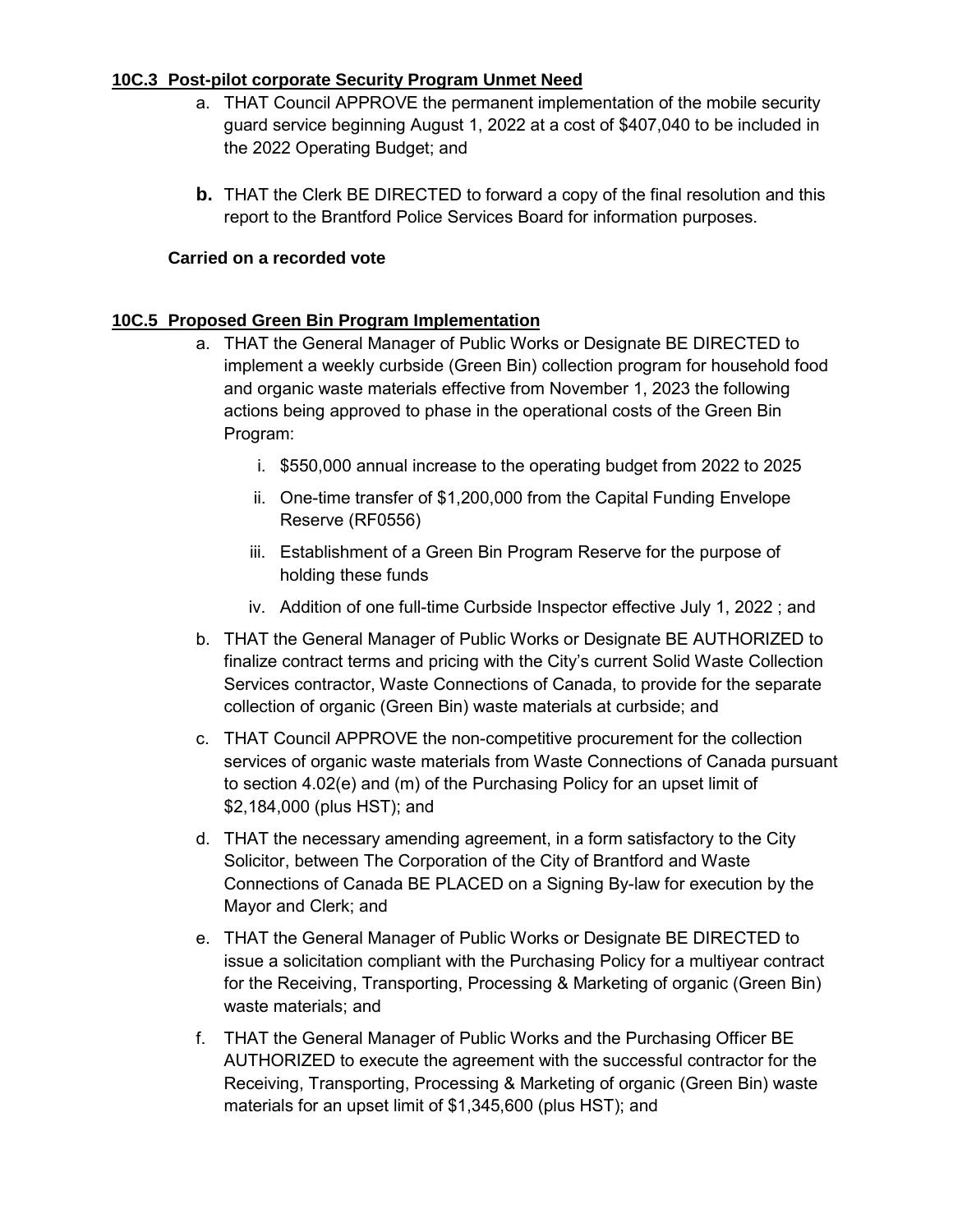- g. THAT the necessary by-law to amend Chapter 440 (Garbage Collection Removal) of the City of Brantford Municipal Code to implement an organics diversion program and any other necessary updates as required BE PRESENTED to City Council for adoption; and
- h. THAT the Clerk BE DIRECTED to forward a copy of Report No. 2022-77 to the Environmental and Sustainability Policy Advisory Committee (ESPAC).

#### **Carried on a recorded vote**

### **10.D BUDGET UPDATE**

| 2022 Net Expenditures at beginning of Step 10.C:         | 0.11,049,004                |
|----------------------------------------------------------|-----------------------------|
| Plus Approved Budget adjustments at Steps 10.C:          | $\downarrow$ \$ 1,334,442   |
| Updated 2022 Net Expenditures (at the end of step 10.C): | $\frac{1}{2}$ \$173,183,806 |

| <b>Local Boards</b>                         | <b>City Controlled</b> | <b>TOTAL</b> |  |
|---------------------------------------------|------------------------|--------------|--|
| 3.63%                                       | 1.20%                  | 1.98%        |  |
| <b>Average Residental Tax Impact</b>        |                        | \$78.91      |  |
|                                             |                        | 2.34%        |  |
| <b>Average Commercial Tax Impact</b>        |                        | 2.34%        |  |
| <b>Average Industrial Tax Impact</b>        |                        | 2.13%        |  |
| <b>Average Multi-Residential Tax Impact</b> |                        | (3.92%)      |  |

### **Other Budget Adjustments identifed by the Committee**

Motions from Members of the Committee would be required at this time to consider any other Operating Budget adjustments not previously considered.

**Amendment** 

Moved by Mayor Davis Seconded by Councillor Sless

THAT notwithstanding Finance Policy 014-Tax Ratio Reduction Policy, no reduction BE PROVIDED to tax ratios in the business classes for the 2022 tax year.

 $\overline{0174,040,364}$